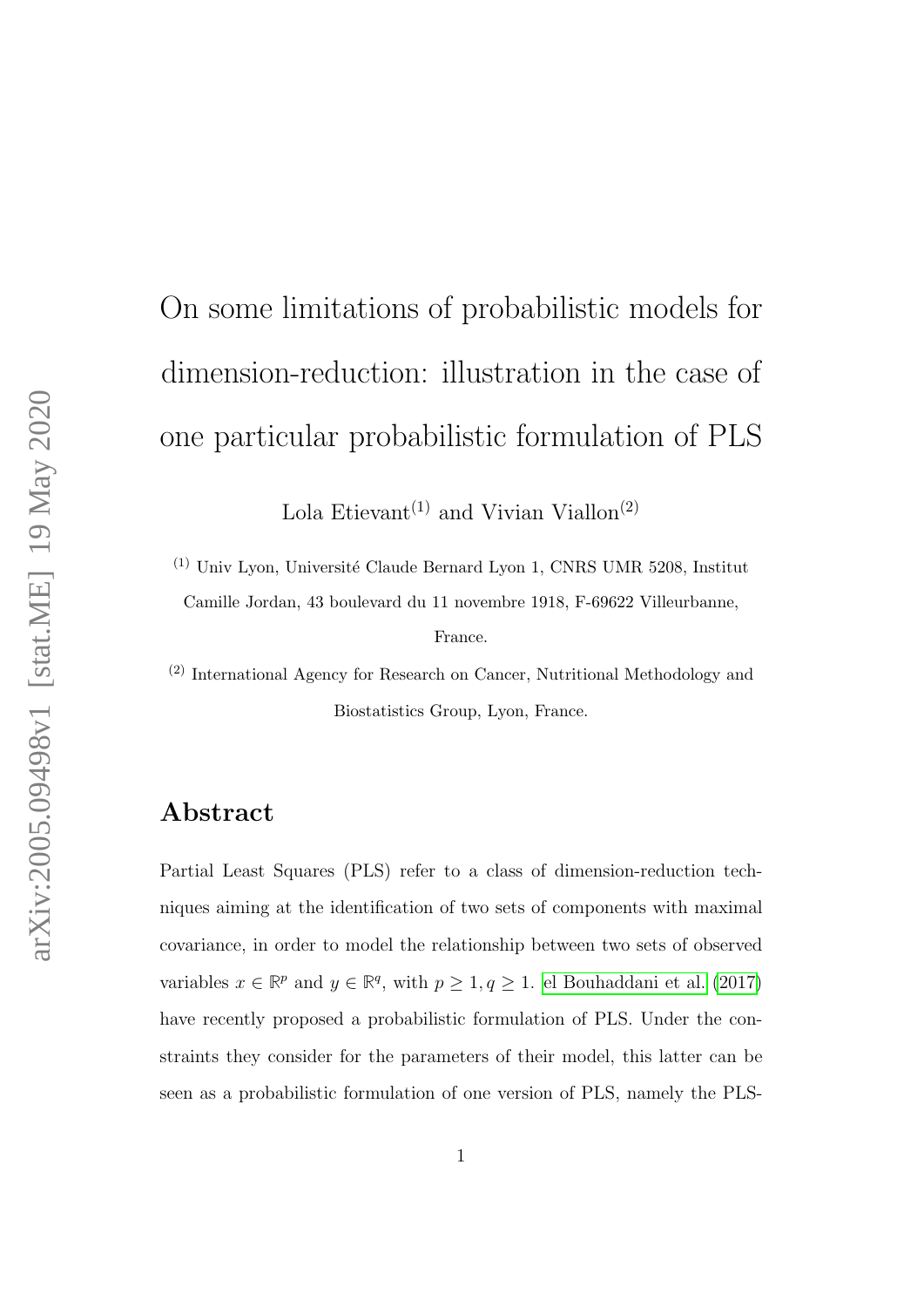SVD. However, we establish that these constraints are too restrictive as they define a very particular subset of distributions for  $(x, y)$  under which, roughly speaking, components with maximal covariance (solutions of PLS-SVD), are also necessarily of respective maximal variances (solutions of the principal components analyses of x and y, respectively). Then, we propose a simple extension of el Bouhaddani et al.'s model, which corresponds to a more general probabilistic formulation of PLS-SVD, and which is no longer restricted to these particular distributions. We present numerical examples to illustrate the limitations of the original model of [el Bouhaddani et al.](#page-23-0) [\(2017\)](#page-23-0).

Keywords. Partial least squares, PLS, probabilistic formulation, identifiability.

#### 1 Introduction

Principal Component Analysis (PCA), Canonical Correlation Analysis (CCA) and Partial Least Squares (PLS) are arguably among the most popular multivariate methods for dimension-reduction. They have been described and ap-plied for many years [\(Hotelling, 1933,](#page-23-1) [1936,](#page-23-2) Jöreskog and Wold, 1982, [Samp](#page-24-1)[son et al., 1989,](#page-24-1) [Wold, 1985\)](#page-25-0), but are still the subject of active research and discussion [\(Abdi et al., 2013,](#page-22-0) [Jolliffe, 2002,](#page-23-3) [2005,](#page-23-4) [Jolliffe and Cadima, 2016,](#page-23-5) [Krishnan et al., 2011\)](#page-24-2). Overall, these methods aim at the identification of vectors of weights, from which components are defined as linear transformations of the observed variables. Under each particular method, these weights are chosen so that the corresponding components meet a particular criterion.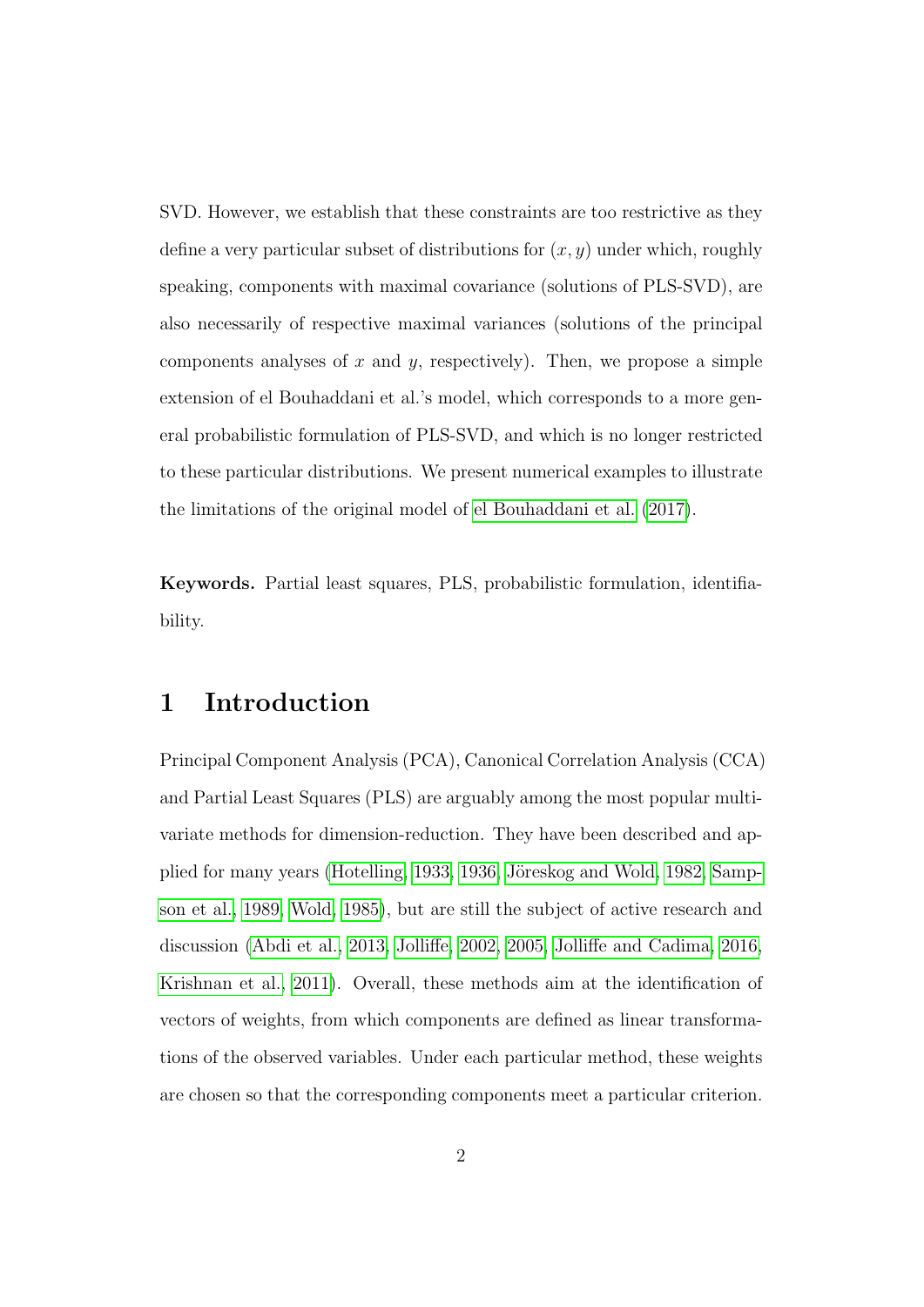For example, given a data matrix **X** containing *n* observations of a *p*-variate variable x (with  $n \ge 1$ ,  $p \ge 1$ ), the goal of PCA is to identify  $r \le p$  vectors of weights that define  $r$  mutually orthogonal principal components with maximal variances; the matrix of principal components  $\mathcal{X} = \mathbf{X}A$  then consists of linear combinations of the  $p$  columns of  $X$ , with the matrix of weights A given by the eigenvectors associated with the r largest eigenvalues of the sample variance matrix  $X^{\top}X$ . On the other hand, given two data matrices **X** and **Y**, that gather the  $n \geq 1$  observations for a pair of variables  $(x, y)$ , with  $x \in \mathbb{R}^p$  and  $y \in \mathbb{R}^q$ ,  $p, q \ge 1$ , the goal of CCA and PLS is to model the relationship between  $x$  and  $y$  by identifying weights that define components with maximal association. Although CCA, which looks for components with maximal correlation, is sometimes considered as a PLS technique, the PLS qualifier usually rather refers to the class of methods that look for components with maximal covariance [\(Wegelin, 2000\)](#page-25-1). The family of PLS methods still consists of a number of techniques, such as PLS Regression, PLS-W2A or PLS-SVD (Rosipal and Krämer, 2006, [Wegelin, 2000\)](#page-25-1). PLS Regression treats the two sets of variables asymmetrically: it focuses on the construction of components from one set of variables, which are then considered as predictors of the second set of variables (the response). On the other hand, both PLS-W2A and PLS-SVD adopt a more symmetrical perspective, and aim at the identification of two sets of weight vectors defining two sets of components. In particular, PLS-SVD, sometimes also referred to as PLS-SB or PLS-C [\(Krishnan et al., 2011,](#page-24-2) [Sampson et al., 1989,](#page-24-1) [Wegelin, 2000\)](#page-25-1), is simply based on the Singular Value Decomposition (SVD) of the sample covariance matrix  $X^{\top}Y$ , and defines the two sets of weights as left and right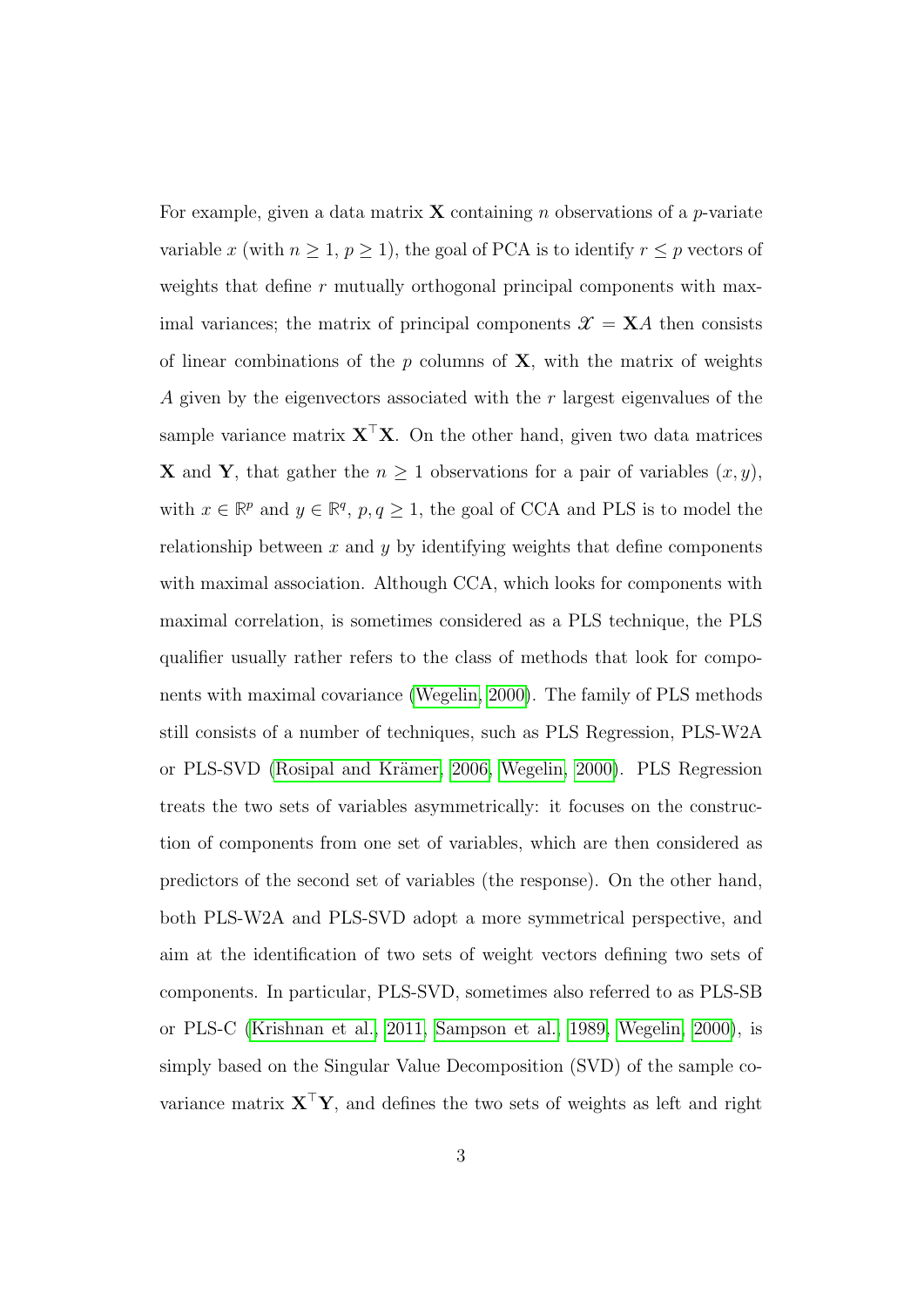singular vectors of  $X^{\top}Y$ , respectively. For the sake of completeness, we shall recall that, in contrast, both PLS Regression and PLS-W2A are iterative methods, based on a principle called deflation, which is applied iteratively to guarantee some particular orthogonality properties (Höskuldsson, 1988, Rosipal and Krämer, 2006, [Wegelin, 2000,](#page-25-1) [Wold, 1985\)](#page-25-0).

Over the last two decades, several probabilistic formulations of these various dimension-reduction techniques have been introduced, first under a Gaussian setting. They include the Probabilistic PCA (PPCA) [\(Tipping and](#page-25-2) [Bishop, 1999\)](#page-25-2), the Probabilistic CCA (PCCA) [\(Bach and Jordan, 2005\)](#page-22-1), as well as several versions of Probabilistic PLS (PPLS) [\(el Bouhaddani et al.,](#page-23-0) [2017,](#page-23-0) [Li et al., 2015,](#page-24-4) [Zheng et al., 2016\)](#page-25-3). Regarding these three probabilistic formulations of the PLS, both [Zheng et al.](#page-25-3) [\(2016\)](#page-25-3) and [Li et al.](#page-24-4) [\(2015\)](#page-24-4) focus on PLS Regression (the model considered by [Li et al.](#page-24-4) [\(2015\)](#page-24-4) has commonalities with a probabilistic formulation of Principal Component Regression (PCR) [\(Ge et al., 2011\)](#page-23-7)), while [el Bouhaddani et al.](#page-23-0) [\(2017\)](#page-23-0) consider a symmetrical PLS approach. Overall, all these probabilistic formulations rely on structural equations that define the observed variables as linear combinations of some latent variables plus some Gaussian noise. Parameter estimation under these latent variable models is then usually performed via an Expectation-Maximization (EM) algorithm [\(Dempster et al., 1977\)](#page-22-2). Giving access to all the likelihood-based inference machinery, these probabilistic formulations have a number of advantages compared to their standard formulation coun-terpart (Rosipal and Krämer, 2006, [Smilde et al., 2004\)](#page-25-4). The estimation can be computationally more efficient, and can deal with missing data [\(Tipping](#page-25-2) [and Bishop, 1999,](#page-25-2) [Zheng et al., 2016\)](#page-25-3). Moreover, covariates can be included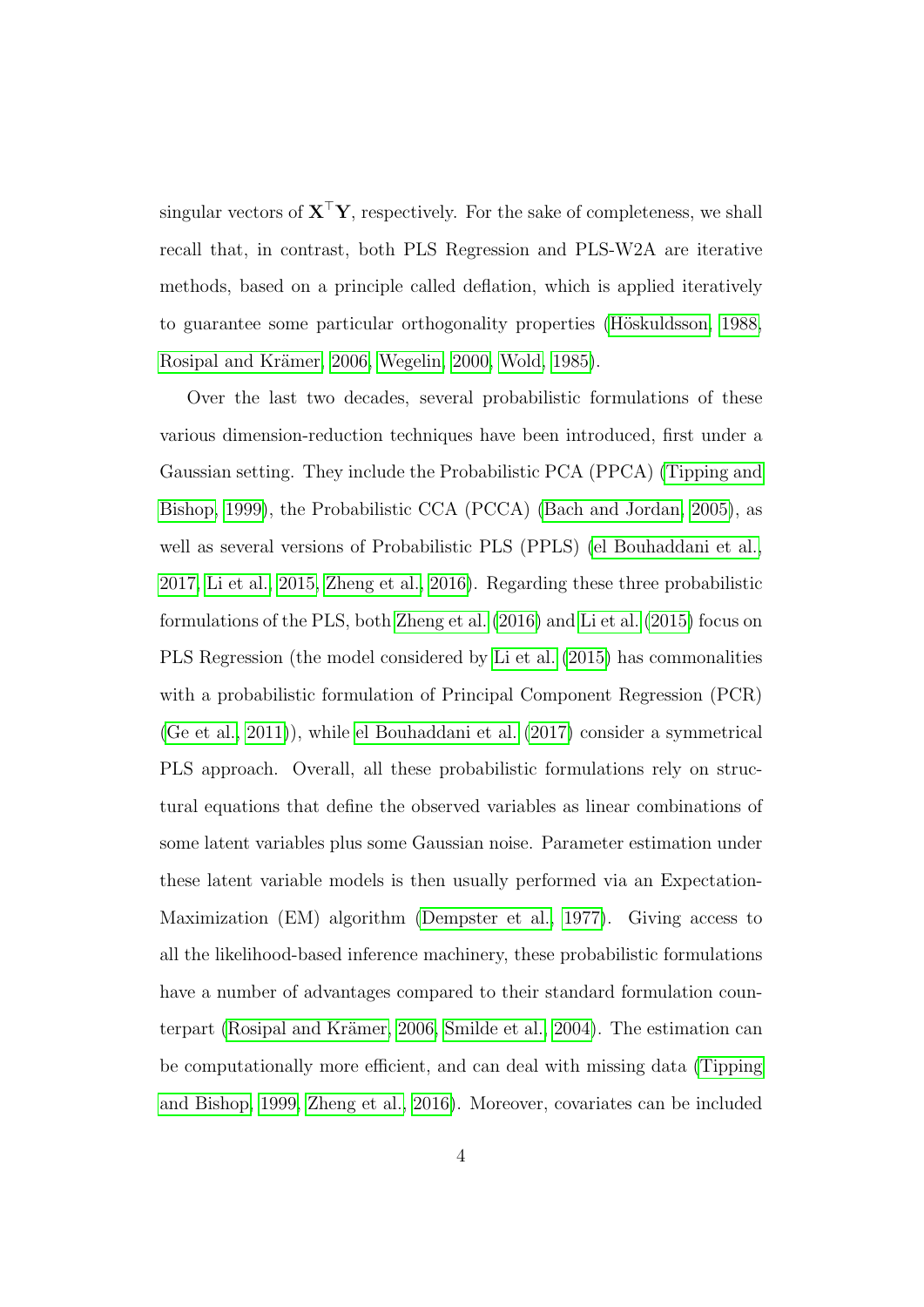in the model [\(Chiquet et al., 2017\)](#page-22-3), and penalized versions of the likelihood can be used to encourage sparsity or structured sparsity, in particular in a high-dimensional framework [\(Guan and Dy, 2009,](#page-23-8) [Park et al., 2017,](#page-24-5) [Zeng](#page-25-5) [et al., 2017\)](#page-25-5). Finally, the probabilistic formulation is very versatile, and turns several complex settings into natural extensions of the simple Gaussian ones mentioned above. For example, probabilistic PCA models have been proposed for binary data and count data [\(Chiquet et al., 2017,](#page-22-3) [Durif](#page-23-9) [et al., 2019\)](#page-23-9). Extensions to even more complex settings, including mediation analysis where three sets of observed variables are involved, have also been proposed [\(Derkach et al., 2019\)](#page-22-4).

To recap, probabilistic formulations of dimension-reduction techniques enjoy a number of appealing properties. However, appearances can be deceptive, and we will show in this article that some caution is needed when developing and applying them. Indeed, despite their apparent ability to fully capture the relationships among the variables under study, some of them manage to do so under very particular distributions only: when constraints on the model parameters are too strong, the parameters of interest reduce to parameters that could be obtained under much more simple models, which greatly limits the applicability and interest of the corresponding models. For illustration, we will focus here on the probabilistic PLS model proposed by [el Bouhaddani et al.](#page-23-0) [\(2017\)](#page-23-0), which we will simply refer to as the PPLS model from now on. In Section [2.1,](#page-5-0) we recall the principle of the PPLS model as proposed by [el Bouhaddani et al.](#page-23-0) [\(2017\)](#page-23-0), and emphasize that it can be regarded as a probabilistic formulation of PLS-SVD. In Section [2.2](#page-7-0) we show that this PPLS model suffers from the aforementioned defect, and actually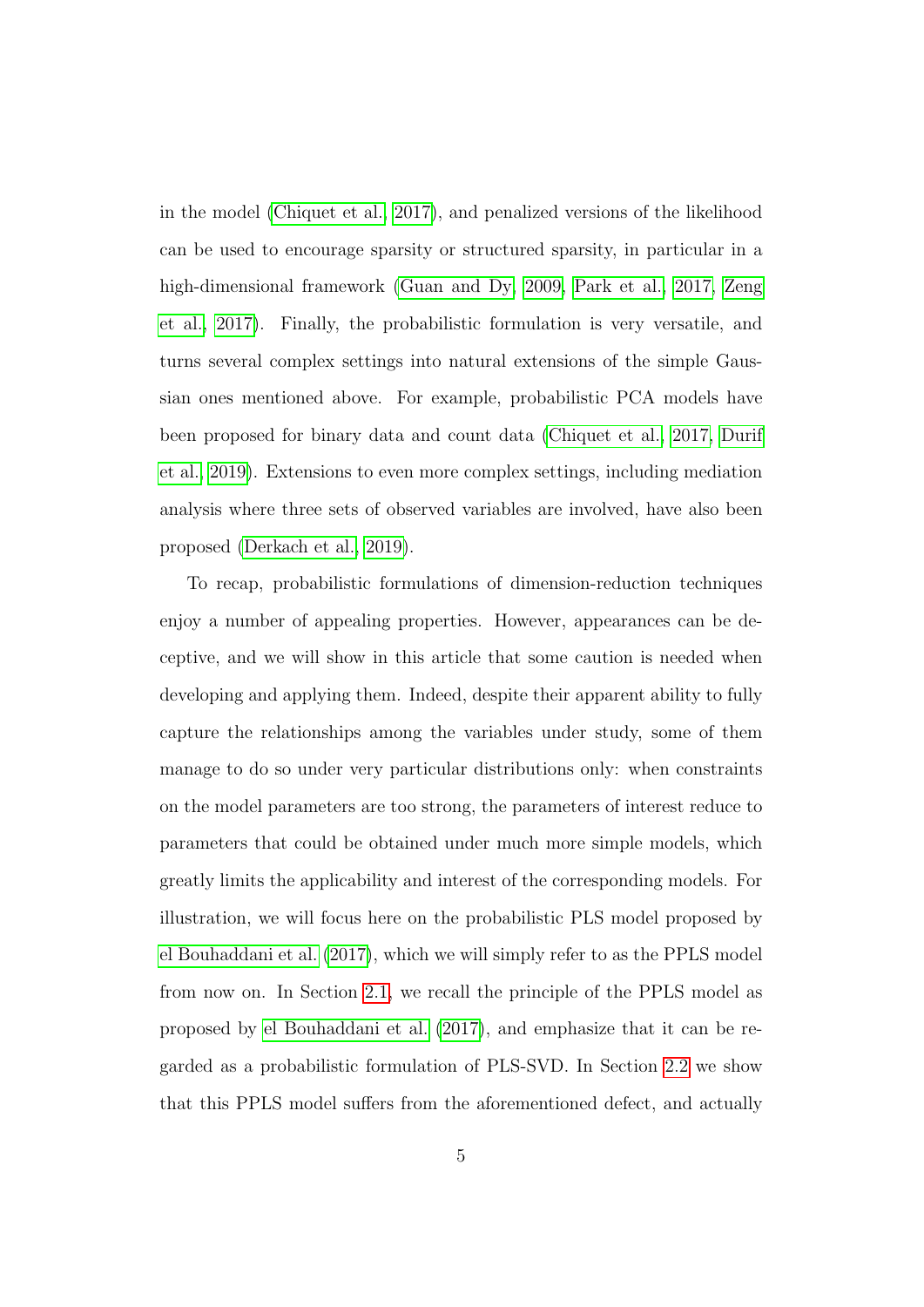defines a set of very particular distributions for  $(x, y)$ , which limits its applicability. We propose a more general probabilistic formulation of PLS-SVD in Section [2.3.](#page-10-0) In Section [3,](#page-14-0) we present numerical examples to illustrate the limitations of the original PPLS model of [el Bouhaddani et al.](#page-23-0) [\(2017\)](#page-23-0). Concluding remarks are finally presented in Section [4.](#page-17-0)

#### 2 PPLS models

### <span id="page-5-0"></span>2.1 The original PPLS model proposed by [el Bouhad](#page-23-0)[dani et al.](#page-23-0) [\(2017\)](#page-23-0)

The PPLS model proposed by [el Bouhaddani et al.](#page-23-0) [\(2017\)](#page-23-0) is defined by the following structural equations, which relate the two observed sets of variables  $x \in \mathbb{R}^p$  and  $y \in \mathbb{R}^q$  to two sets of latent variables  $t \in \mathbb{R}^r$  and  $u \in \mathbb{R}^r$ , with  $r < \min(p, q)$ ,

<span id="page-5-1"></span>
$$
x = tW^{\top} + e
$$
,  $y = uC^{\top} + f$ ,  $u = tB + h$ . (1)

[el Bouhaddani et al.](#page-23-0) [\(2017\)](#page-23-0) imposed the constraints (a)-(i) below on the model parameters to ensure identifiability.

- (a)  $t \sim \mathcal{N}(0, \Sigma_t)$ .
- (b)  $\Sigma_t$  is a  $r \times r$  diagonal matrix, with strictly positive diagonal elements.

(c) 
$$
e \sim \mathcal{N}(0_p, \sigma_e^2 I_p)
$$
. (d)  $f \sim \mathcal{N}(0_q, \sigma_f^2 I_q)$ . (e)  $h \sim \mathcal{N}(0_r, \sigma_h^2 I_r)$ .

(f) W and C are respectively  $p \times r$  and  $q \times r$  semi-orthogonal matrices.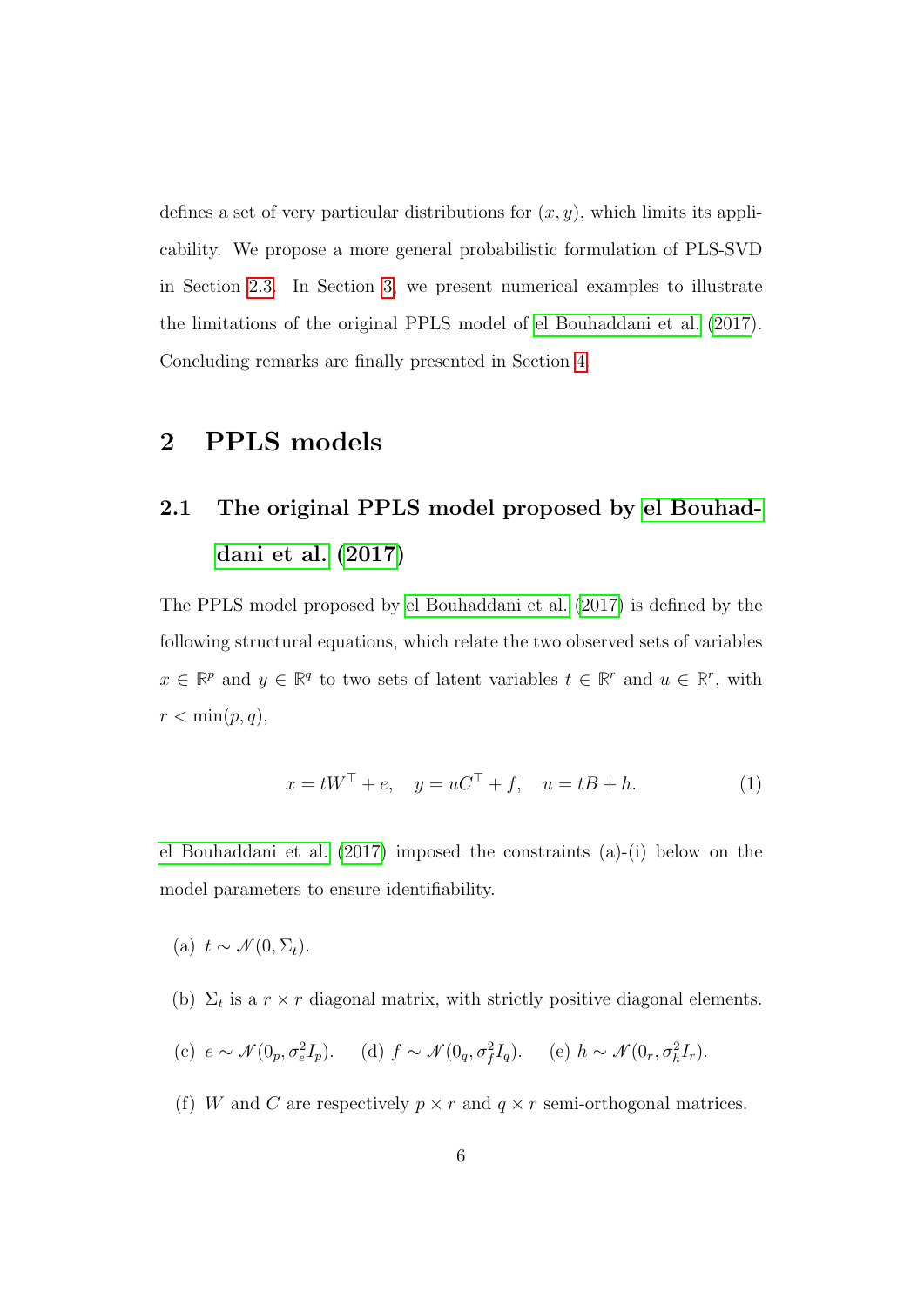- $(g)$  B is a diagonal matrix, with strictly positive diagonal elements.
- (h) the diagonal elements of  $\Sigma_t B$  are strictly decreasingly ordered.
- (i)  $r < \min(p, q)$ .

Here  $I_p$  denote the identity matrix of size  $p \times p$ , and  $0_p$  the vector  $(0, \ldots, 0)$  of size p. The parameters of the model are given by  $\theta = (W, C, B, \Sigma_t, \sigma_e^2, \sigma_f^2, \sigma_h^2)$ . In particular, matrices  $W = (W_1, \dots, W_r)$  and  $C = (C_1, \dots, C_r)$  contain the two sets of weight vectors; note that they are the "true weights", defined from the theoretical distribution of  $(x, y)$ . Given estimates  $\widehat{W}$  and  $\widehat{C}$  of these quantities, two sets of empirical components can be defined as linear combination of the two sets observed variables. In this work, we will mostly focus on components defined as  $\widehat{\mathcal{X}} = \mathbf{X}\widehat{W}$  and  $\widehat{\mathcal{Y}} = \mathbf{Y}\widehat{C}$ ; we recall that, when working with latent variable models, an alternative strategy consists in using appropriate conditional expectations of the latent variables; see [Bach](#page-22-1) [and Jordan](#page-22-1) [\(2005\)](#page-22-1) and Section [2.3](#page-10-0) below for more details. We shall further stress that the latent variables  $t$  and  $u$  do not directly correspond to the components  $x = xW = t + eW$  and  $y = yC = u + fC$ , even if, in this case,  $Cov(x, y) = Cov(t, u).$ 

Under the constraints (a)-(i), [el Bouhaddani et al.](#page-23-0) [\(2017\)](#page-23-0) establish the identifiability of their model (up to sign for the columns of parameters W and C). In particular, observe that  $Cov(x, y) = W\Sigma_t B C^{\top}$ , and recall that W and C are semi-orthogonal matrices, and that  $\Sigma_t B$  is diagonal with strictly decreasingly ordered diagonal elements. Then, the first  $r$  non-null singular values of  $Cov(x, y)$  are all distinct, and are given by the diagonal of  $\Sigma_t B$ . As a result, and as established by [el Bouhaddani et al.](#page-23-0) [\(2017\)](#page-23-0), the columns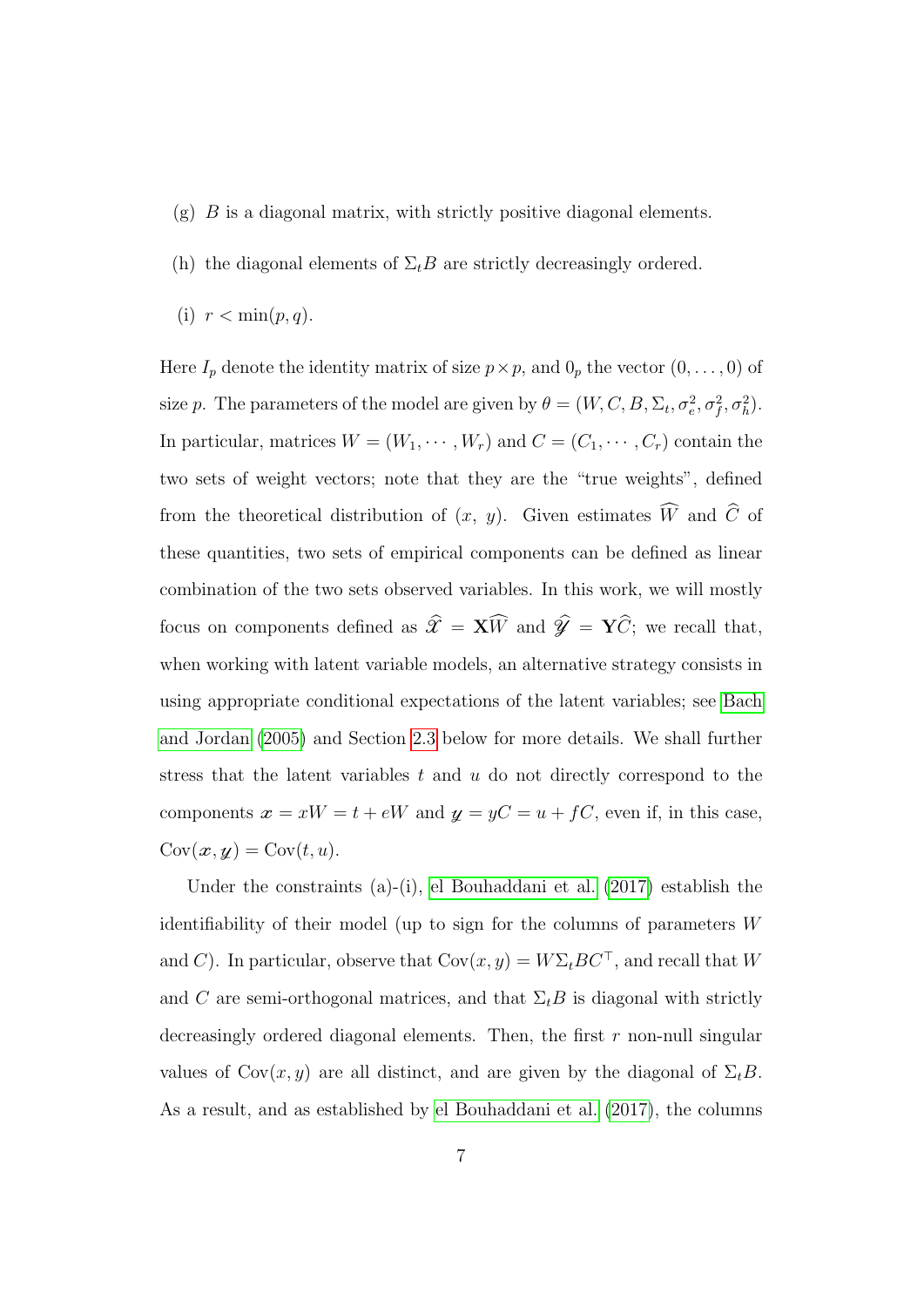of W and C are uniquely defined (up to sign) as the first  $r$  left and right singular vectors of  $Cov(x, y)$ , respectively. Although they do not mention it, their model can therefore be regarded as a probabilistic formulation of PLS-SVD. In particular, this means that the two sets of components  $x = xW$  and  $y = yC$  coincide with the two sets of components with maximal covariance, targeted by the PLS-SVD.

However, we establish in Section [2.2](#page-7-0) that the two sets of weights W and C, which are the theoretical solutions of the PPLS model, are also necessarily the theoretical solutions of two PPCA models for  $x$  and  $y$ , respectively. In other words, we will see that the PPLS model defines a set of very particular distributions for  $(x, y)$  under which the two sets of components with maximal covariance,  $x = xW$  and  $y = yC$ , are also necessarily of respective maximal variances.

#### <span id="page-7-0"></span>2.2 Limitation of the original PPLS model

We show in Appendix [A](#page-26-0) that, under the PPLS model of [el Bouhaddani et al.](#page-23-0)  $(2017)$ , the columns of W and C are also eigenvectors corresponding to the r largest eigenvalues of  $Var(x)$  and  $Var(y)$ , respectively. Therefore, under the PPLS model, the two sets of components  $x = xW$  and  $y = yC$  are not only of maximal covariance, but they are also necessarily of respective maximal variances. As shown in Appendix A, this comes from the fact that under the PPLS model, we also have  $Var(x) = W\Sigma_t W^{\top} + \sigma_e^2 I_p$ , and  $\text{Var}(y) = C(\Sigma_t B^2 + \sigma_h^2 I_r)C^\top + \sigma_f^2 I_q$ . Equivalently, it follows from the fact that the PPLS model implies that both  $x$  and  $y$  fulfill the following PPCA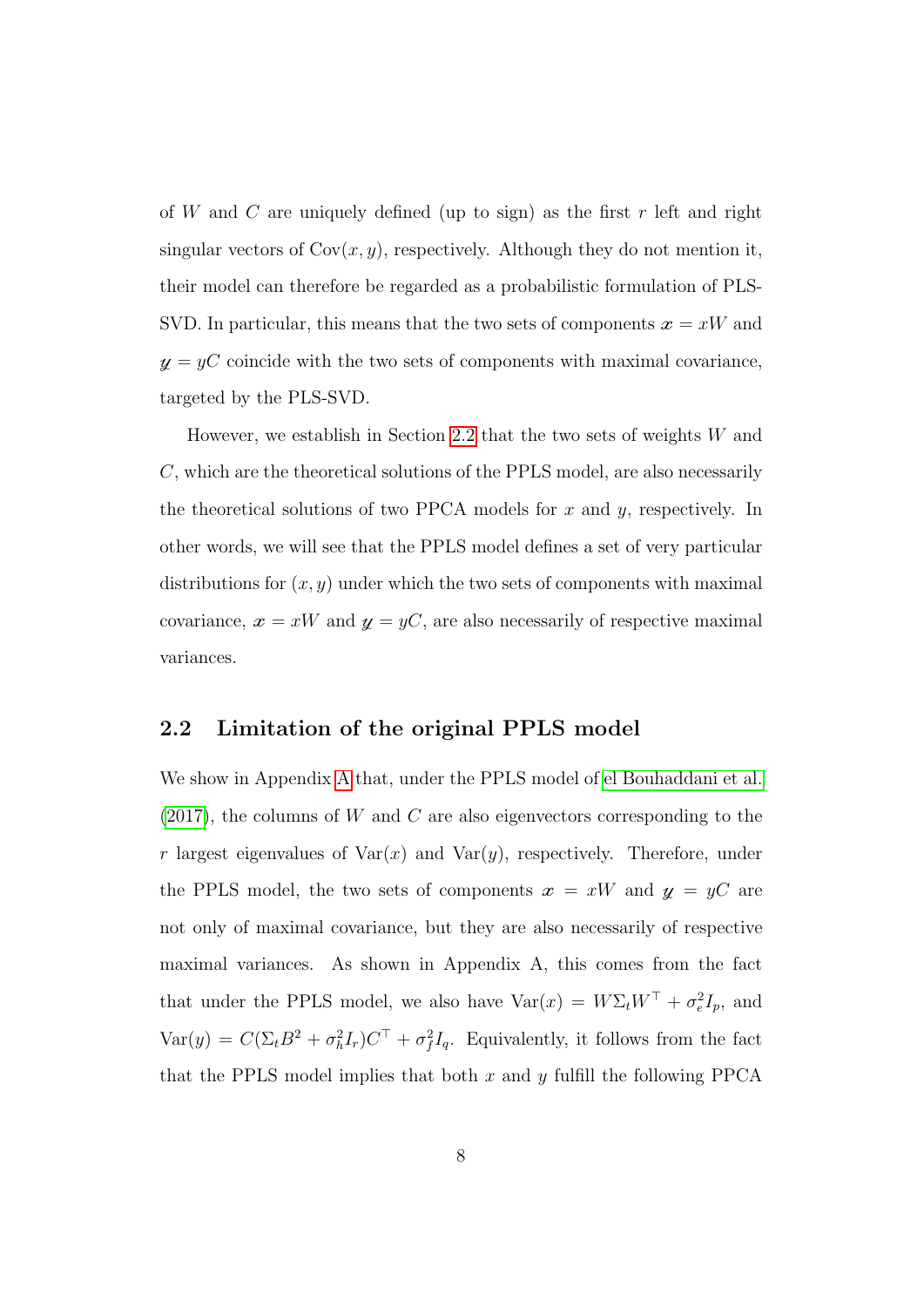model, presented here for a generic observed variable  $z \in \mathbb{R}^d$ 

<span id="page-8-0"></span>
$$
z = vV^{\top} + g,\tag{2}
$$

under the constraints

$$
(\alpha) v \sim \mathcal{N}(0, \Sigma_V).
$$

( $\beta$ )  $\Sigma_V$  is a  $r \times r$  diagonal matrix, with strictly positive diagonal elements.

$$
(\gamma) g \sim \mathcal{N}(0_d, \sigma_g^2 I_d).
$$

(δ) V is a  $d \times r$  semi-orthogonal matrix.

$$
(\epsilon) \ \ r < d.
$$

This PPCA model is a variation of the one introduced by [Tipping and Bishop](#page-25-2) [\(1999\)](#page-25-2); see Appendix [B](#page-27-0) for more details. First consider this PPCA model for the observed variable  $x \in \mathbb{R}^p$ . By comparing, on the one hand, constraints (a), (b), (c), (f) and (i) with constraints  $(\alpha) - (\epsilon)$ , and, on the other hand, Equation [\(2\)](#page-8-0) and the first equation in Equation [\(1\)](#page-5-1), it appears that the unique solution  $W$  of the PPLS model necessarily corresponds to one of the possibly many solutions  $V$  of this PPCA model for  $x$ . More precisely, when the solution of the PPCA model for  $x$  is unique (up to sign), that is when the diagonal elements of  $\Sigma_t$  are all distinct, then the r largest eigenvalues of  $Var(x)$  are all of algebraic multiplicity equal to one, the associated eigenvectors are uniquely defined (up to sign), and they correspond to the columns of V. They are also the columns  $W_1, \ldots, W_r$  of W, although not necessarily in the same order; columns of  $W$  and  $V$  are in the same order if, and only if,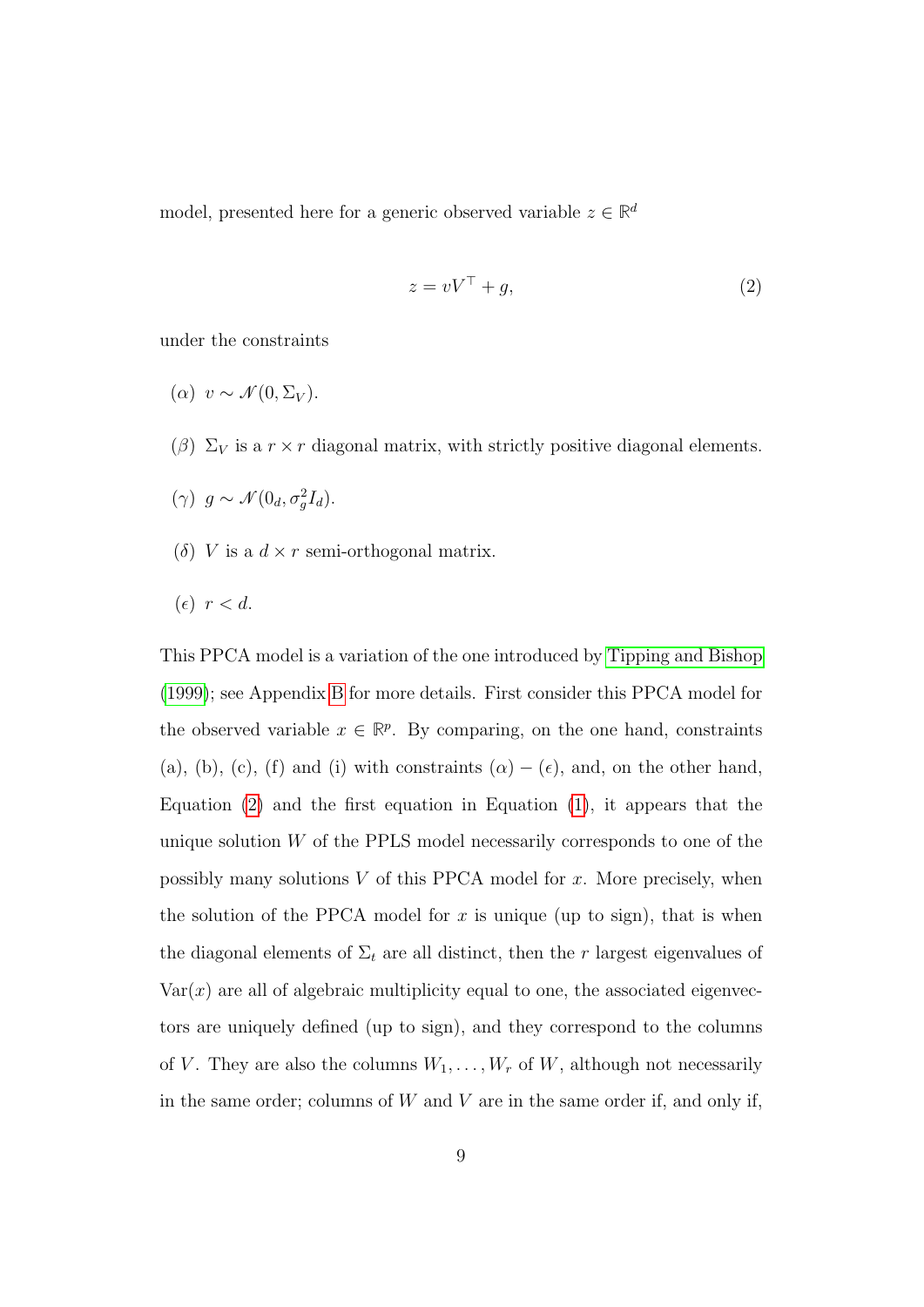the diagonal elements of  $\Sigma_t$  are in decreasing order too. Now, if the diagonal elements of  $\Sigma_t$  are not all distinct, then the solution V of the PPCA model for x is not unique, but the columns of  $W$  still necessarily constitute one of these solutions, that is one particular set of eigenvectors corresponding to the r largest eigenvalues of  $Var(x)$ .

Similarly, the PPLS model implies that the PPCA model above holds for the observed variable  $y \in \mathbb{R}^q$  too, and that the unique solution C of the PPLS model necessarily corresponds to one of the possible solutions of this PPCA model for y. More precisely, if the diagonal elements of  $\Sigma_t B^2$  are all distinct, then the columns of  $C$  correspond to the uniquely defined  $r$  eigenvectors associated with the r largest eigenvalues of  $Var(y)$ . On the other hand, if the diagonal elements of  $\Sigma_t B^2$  are not all distinct, then the columns of C still constitute one of the solutions of the PPCA model for  $y$ ; in particular, they are one of the possible sets of eigenvectors for the r largest eigenvalues of  $Var(y)$ .

In other words, the PPLS model of [el Bouhaddani et al.](#page-23-0) [\(2017\)](#page-23-0) corresponds to a model where two PPCA models, one for x and one for  $y$ , are related to each other via the third equation in Equation [\(1\)](#page-5-1). But then, because the weight matrices  $W$  and  $C$ , solutions of their PPLS model, are also necessarily solutions of two PPCA models for  $x$  and  $y$ , their model defines a subset of very particular distributions for  $(x, y)$ , under which components  $x = xW$  and  $y = yC$  are not only of maximal covariance, but also of respective maximal variances. In particular, if the diagonal elements of  $\Sigma_t$  are all distinct, and if the same holds true for  $\Sigma_t B^2$ , the "solutions" of the two distinct PPCA models are uniquely defined, and then each of the two marginal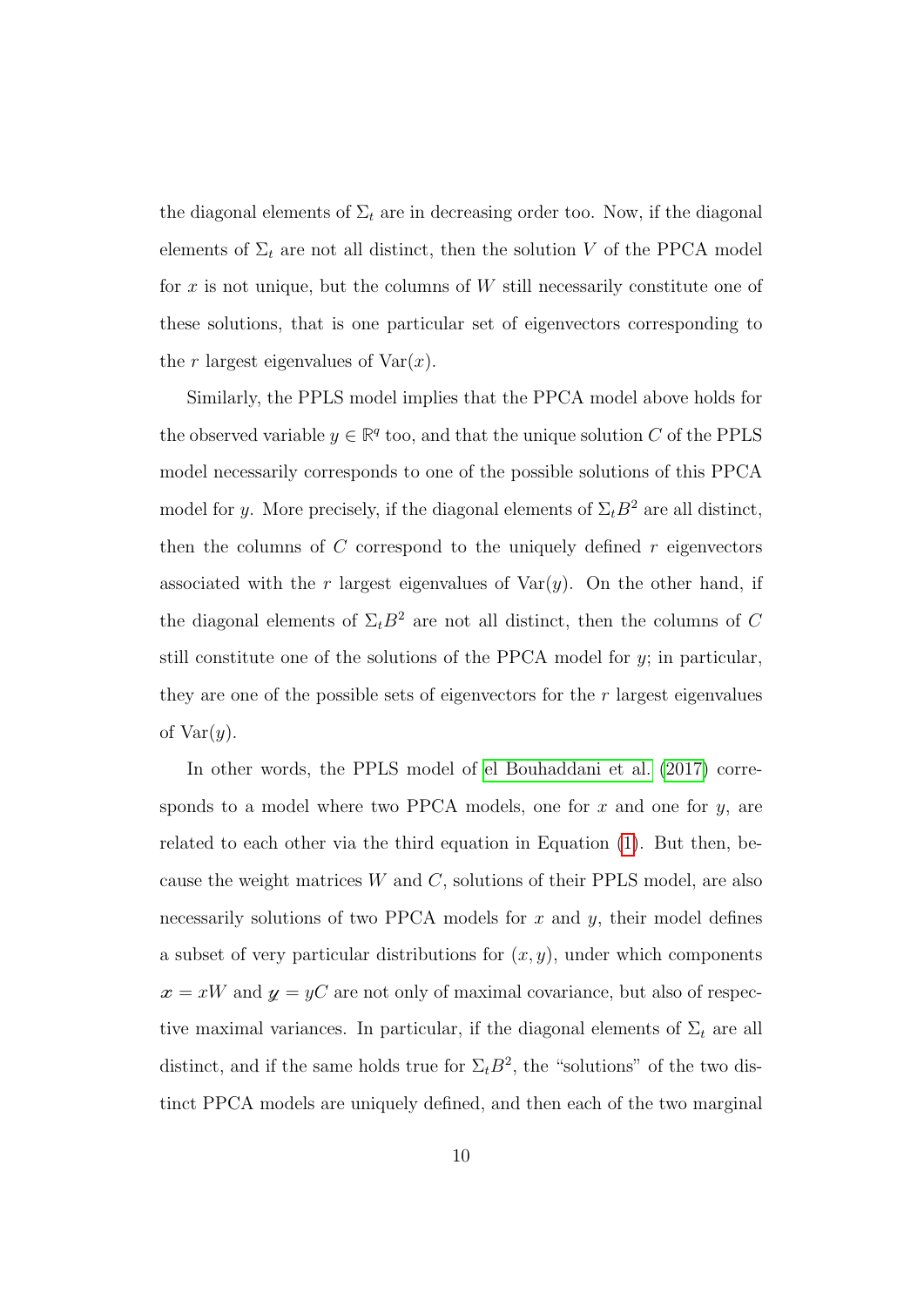distributions of x and  $y$  are sufficient to respectively identify each of the two sets of weights that define components with maximal covariance. As will be confirmed in Section [3,](#page-14-0) this greatly limits its applicability.

### <span id="page-10-0"></span>2.3 A more general probabilistic formulation of the PLS-SVD

We now present a generalization of the PPLS model of [el Bouhaddani et al.](#page-23-0) [\(2017\)](#page-23-0), which corrects its main defect and defines a broader set of distributions for  $(x, y)$ . Our general idea was to keep the same general form as that of [el Bouhaddani et al.](#page-23-0) [\(2017\)](#page-23-0), but with weaker constraints, in such a way that the weights  $W$  and  $C$  cannot generally be identified from the marginal distributions of  $x$  and  $y$  only.

In the PPLS model, assumptions (a)-(i) are related to various aspects of the model: the distributions of the errors terms, the distributions of the latent variables, as well as "direct" constraints on the model parameter  $\theta =$  $(W, C, B, \Sigma_t, \sigma_e^2, \sigma_f^2, \sigma_h^2)$ . In order to keep the link with the PLS-SVD for our "extended" PPLS model, we still assume that the weights matrices  $W$  and C are semi-orthogonal, and that the variance matrices of the latent variables are diagonal. As a start, we thus only relax the constraints (c) and (d) on the isotropy of the variance matrices for the error terms  $e$  and  $f$ , and we simply assume that these variance matrices are positive semi-definite, that is that the error terms  $e$  and  $f$  are two non-degenerate Gaussian vectors. We will therefore replace constraints (c) and (d) by constraints (c<sup>\*</sup>) and  $(d^*)$ presented below. But then, to preserve the identifiability of the model (see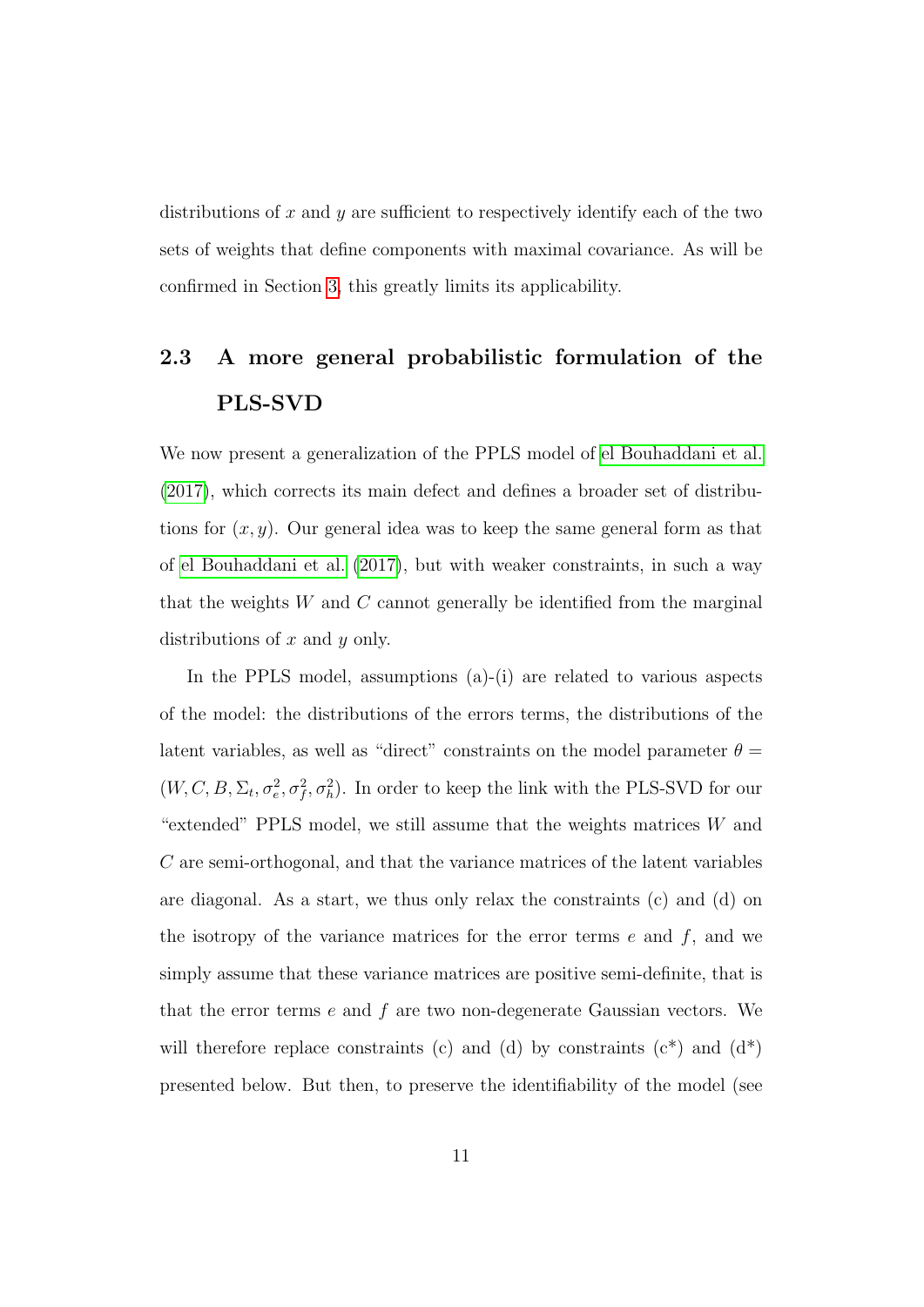below), we have to consider a model with only one set of latent variables, in the same vein as the PCCA model of [Bach and Jordan](#page-22-1) [\(2005\)](#page-22-1). Our extended PPLS model is then defined by the following two structural equations

<span id="page-11-0"></span>
$$
x = tW^{\top} + e, \quad y = tC^{\top} + f,\tag{3}
$$

under the constraints  $(a)$ ,  $(b)$ ,  $(f)$ ,  $(i)$  and:

- (c<sup>\*</sup>)  $e \sim \mathcal{N}(0_p, \Psi_e)$ , with  $\Psi_e$  a  $p \times p$  semi-positive definite matrix.
- (d\*)  $f \sim \mathcal{N}(0_q, \Psi_f)$ , with  $\Psi_f$  a  $q \times q$  semi-positive definite matrix.
- (h<sup>\*</sup>) the diagonal elements of  $\Sigma_t$  are strictly decreasingly ordered.

Note that condition  $(h^*)$  is the analogue of condition  $(h)$  in the case where only one set of latent variables is considered. Further observe that  $Cov(x, y) =$  $W\Sigma_t C^\top$ ,  $Var(x) = W\Sigma_t W^\top + \Psi_e$ , and  $Var(y) = C\Sigma_t C^\top + \Psi_f$ , where  $\theta =$  $(W, C, \Sigma_t, \Psi_e, \Psi_f)$  are the parameters of our model.

We now present the sketch of the proof of the identifiability of our extended PPLS model, which is an adaptation of the one developed by [el Bouhad](#page-23-0)[dani et al.](#page-23-0) [\(2017\)](#page-23-0); we refer to Appendix [C](#page-29-0) for a more detailed on the proof. Consider two pairs of random variables,  $(x, y)$  and  $(\tilde{x}, \tilde{y})$ , drawn from two extended PPLS models, with respective parameters  $\theta = (W, C, \Sigma_t, \Psi_e, \Psi_f)$ and  $\theta = (W, C, \Sigma_t, \Psi_e, \Psi_f)$ . Let  $\Sigma$  and  $\Sigma$  denote their variance-covariance matrices. Now, assume that  $\Sigma = \widetilde{\Sigma}$ . This is equivalent to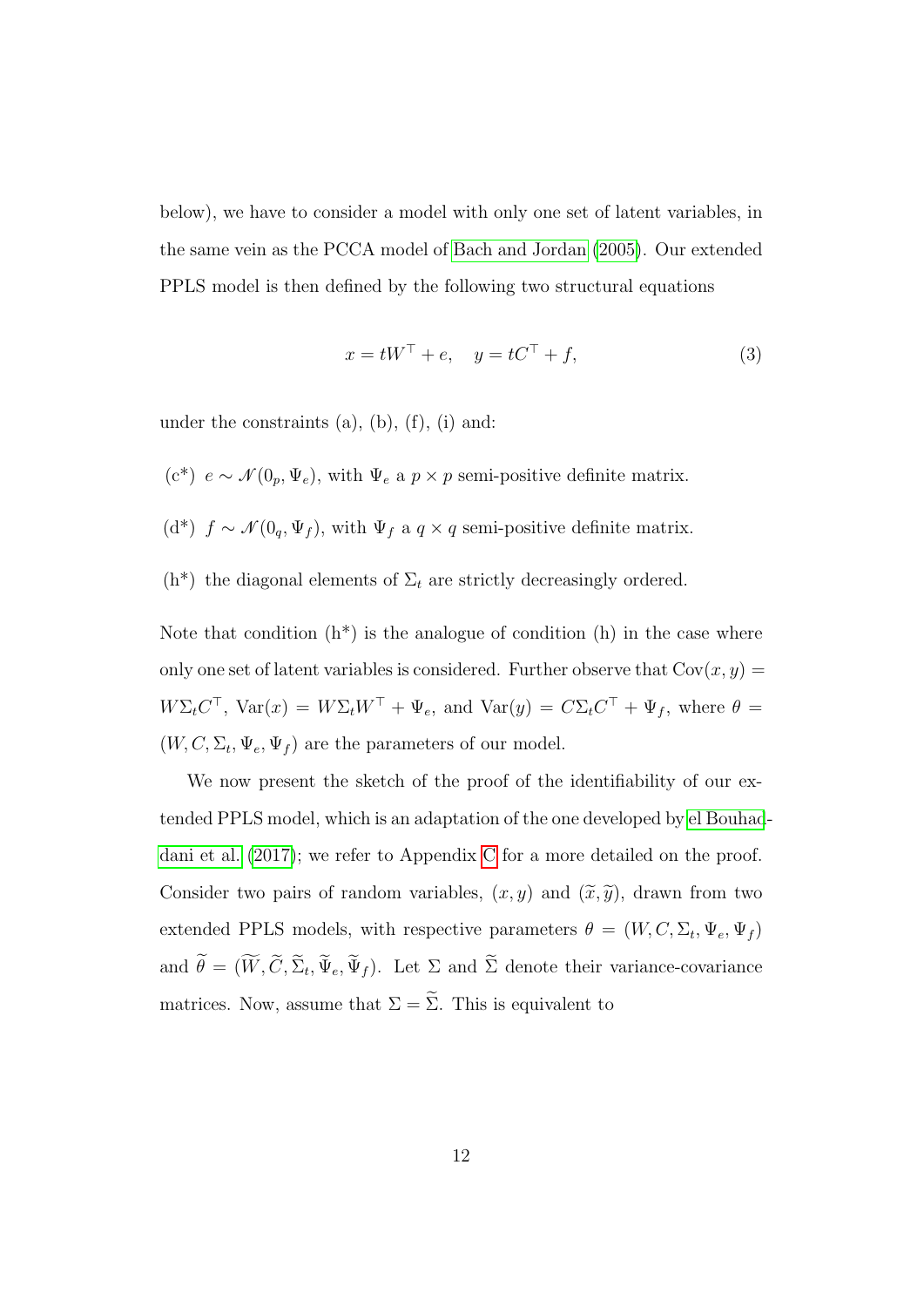<span id="page-12-0"></span>
$$
W\Sigma_t W^{\top} + \Psi_e = \widetilde{W}\widetilde{\Sigma}_t \widetilde{W}^{\top} + \widetilde{\Psi}_e, \tag{4}
$$

$$
C\Sigma_t C^\top + \Psi_f = \widetilde{C}\widetilde{\Sigma}_t \widetilde{C}^\top + \widetilde{\Psi}_f, \tag{5}
$$

$$
W\Sigma_t C^\top = \widetilde{W}\widetilde{\Sigma}_t \widetilde{C}^\top. \tag{6}
$$

Matrices W, C,  $\widetilde{W}$ , and  $\widetilde{C}$  are all semi-orthogonal, and both  $\Sigma_t$  and  $\widetilde{\Sigma}_t$  are diagonal with strictly decreasing diagonal elements. As detailed in Appendix [C,](#page-29-0) Equation [\(6\)](#page-12-0) implies that  $\Sigma_t = \Sigma_t$ ,  $W = WJ$  and  $C = CJ$ , with J a diagonal matrix with  $\pm 1$  elements on the diagonal. Then, Equation [\(4\)](#page-12-0) implies that  $\Psi_e = \tilde{\Psi}_e$ , while Equation [\(5\)](#page-12-0) implies that  $\Psi_f = \tilde{\Psi}_f$ . As a result, the parameters of the extended PPLS model given in Equation [\(3\)](#page-11-0) are identifiable (up to sign for the columns of  $W$  and  $C$ ). In particular, because  $Cov(x, y) = W\Sigma_t C^{\top}$ , parameters W and C are identified (up to sign) as the first r left and right singular vectors of  $Cov(x, y)$ , respectively.

Moreover, because  $\text{Var}(x) = W \Sigma_t W^\top + \Psi_e$ , and  $\text{Var}(y) = C \Sigma_t C^\top + \Psi_f$ , with  $\Psi_e$  and  $\Psi_f$  two positive semi-definite matrices, we shall stress that W and C can generally not be identified from the eigendecomposition of  $\text{Var}(x)$ and  $Var(y)$ , respectively. In other words, the two sets of weights W and C define components with maximal covariance, which are not necessarily of respective maximal variances, and  $W$  and  $C$  cannot generally be identified separately from the marginal distributions of x and  $y$ . Our extended PPLS model can therefore be regarded as a more general probabilistic formulation of the PLS-SVD, which defines a much broader and interesting set of distributions than the original PPLS model of [el Bouhaddani et al.](#page-23-0) [\(2017\)](#page-23-0).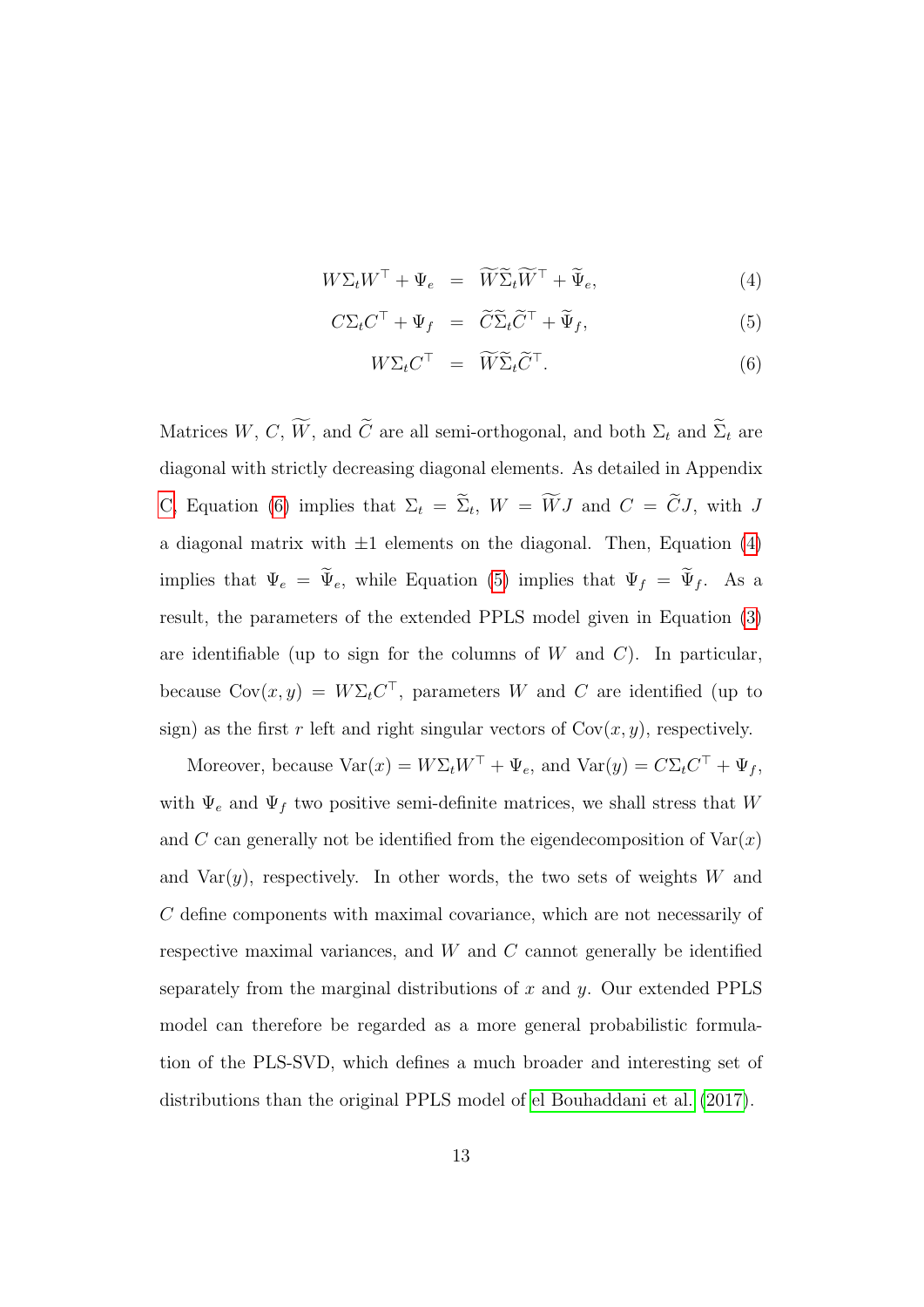We will now conclude this Section by a few remarks on our model. First, two sets of components can be defined as linear transformations of x and y, respectively. As above, just as under the standard PLS-SVD [\(Wegelin, 2000\)](#page-25-1), a first strategy consists in defining  $x = xW$  and  $y = yC$ . Following [Bach](#page-22-1) [and Jordan](#page-22-1) [\(2005\)](#page-22-1), alternative components are defined as  $x^* = E(t|x; \theta)$ and  $\mathbf{y}^* = \mathbf{E}(t|y;\theta)$ . As  $\mathbf{E}(t|x;\theta) = x(W\Sigma_t W^\top + \Psi_e)^{-1} W\Sigma_t$  and  $\mathbf{E}(t|y;\theta) =$  $y(C\Sigma_t C^\top + \Psi_f)^{-1} C\Sigma_t$ , these components are linear transformations of x and y too, but yield different linear sub-spaces than  $x$  and  $y$ , respectively, unless  $\Psi_e$  and  $\Psi_f$  are zero matrices [\(Bach and Jordan, 2005\)](#page-22-1).

Second, we shall stress that the residuals,  $e$  and  $f$  of our model, may be more than simple noise terms. Indeed, they consist of everything that is not in the shared part between x and y. In particular,  $e$  may contain some signal from additional latent variables specific to  $x$ , plus some pure noise. Similarly, f may contain some signal from additional latent variables specific to y.

Finally, a last remark concerns the computational estimation of the parameters under our model, which is less straightforward than under the original PPLS model. Although we have not fully devised it, additional details on a possible EM algorithm are presented in Appendix [D.](#page-31-0) In particular, the updates in each of the M-steps of the EM for the parameters  $W$  and  $C$  require an optimization problem over the Stiefel Manifold to be solved [\(Siegel,](#page-24-6) [2019,](#page-24-6) [Wen and Yin, 2010\)](#page-25-6), while these updates have closed form expressions under the original PPLS model of [el Bouhaddani et al.](#page-23-0) [\(2017\)](#page-23-0).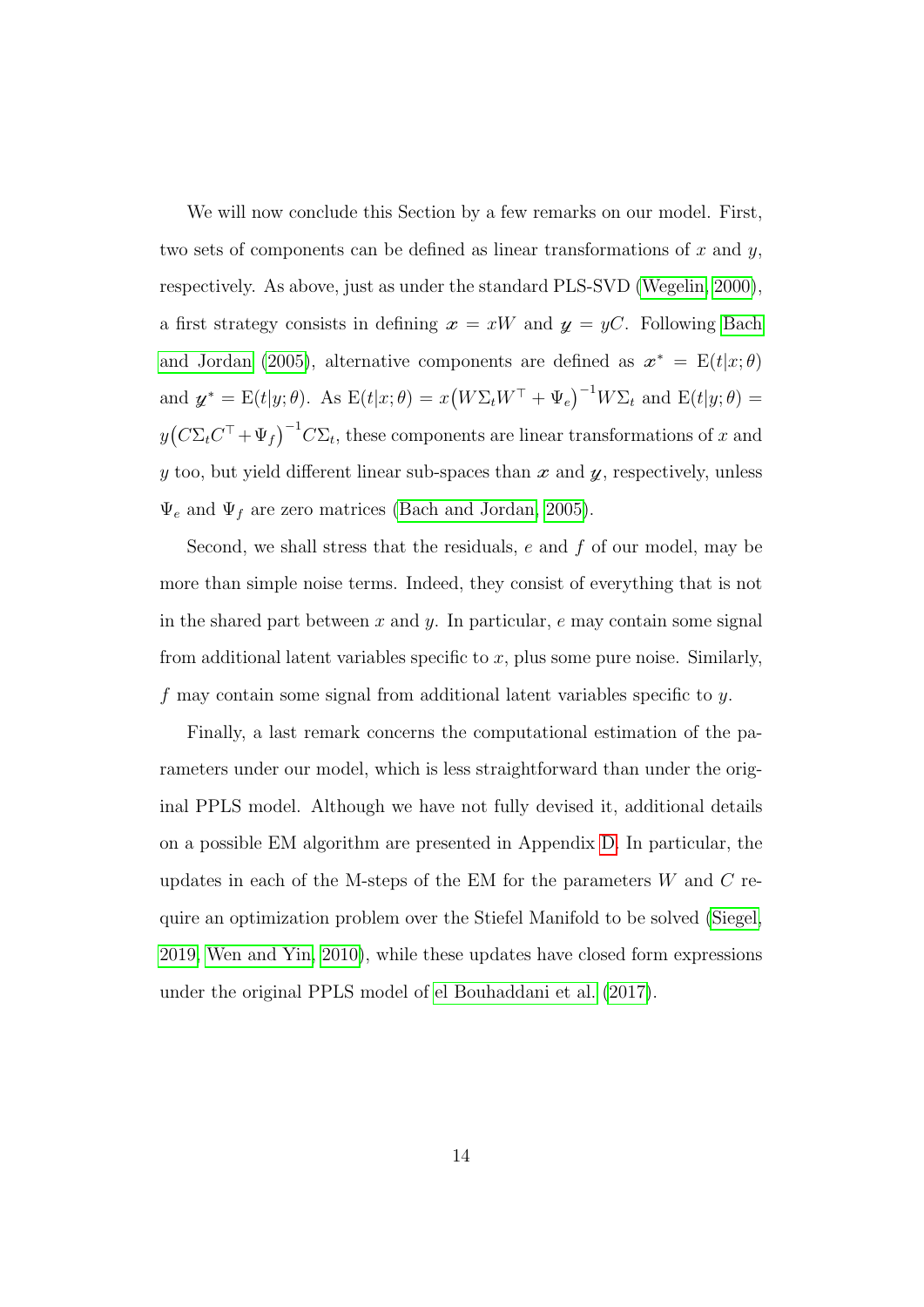#### <span id="page-14-0"></span>3 Simulation study

Now, we present results from two simulation studies aimed to illustrate the limitations of the original PPLS model, and, more precisely, to illustrate the behavior of the estimates for W and C returned by the EM algorithm devised by [el Bouhaddani et al.](#page-23-0) [\(2017\)](#page-23-0) under the original PPLS model, depending on whether this model is correctly specified or not. For comparison, we further considered estimates returned by the standard (non-probabilistic) PLS-SVD, and the standard PCA (successively applied on the " $x$  and  $y$  parts" of the data). The PLS-W2A, which is another symmetrical PLS method that we briefly described in the Introduction (see Rosipal and Krämer [\(2006\)](#page-24-3), [Wegelin](#page-25-1) [\(2000\)](#page-25-1), [Wold](#page-25-0) [\(1985\)](#page-25-0) for more details), was originally considered too. As expected, estimates returned by the PLS-W2A and PLS-SVD methods were very similar under the original PPLS model (because  $\text{Var}(xW)$  and  $\text{Var}(yC)$ ) are diagonal under the original PPLS model), but as they were in the second simulation study too, we finally decided to omit their presentation here.

We set the dimensions of the observed sets of variables x and y to  $p = q =$ 20, the dimension of the sets of latent variables to  $r = 3$ , and make the sample size vary in  $n \in \{50, 250, 500, 1000, 5000\}$ . In the first simulation study, we work under the same setting as that considered by [el Bouhaddani et al.](#page-23-0) [\(2017\)](#page-23-0) in their simulation study. More precisely, data  $(X, Y)$  are generated under the original PPLS model, in the particular case where the diagonal elements of both  $\Sigma_t$  and  $\Sigma_tB^2$  are all distinct. Weight matrices W and C are randomly drawn from the sets of semi-orthogonal matrices of size  $p \times r$  and size  $q \times r$ , respectively, and the diagonal elements of  $\Sigma_t$  and B are respectively set to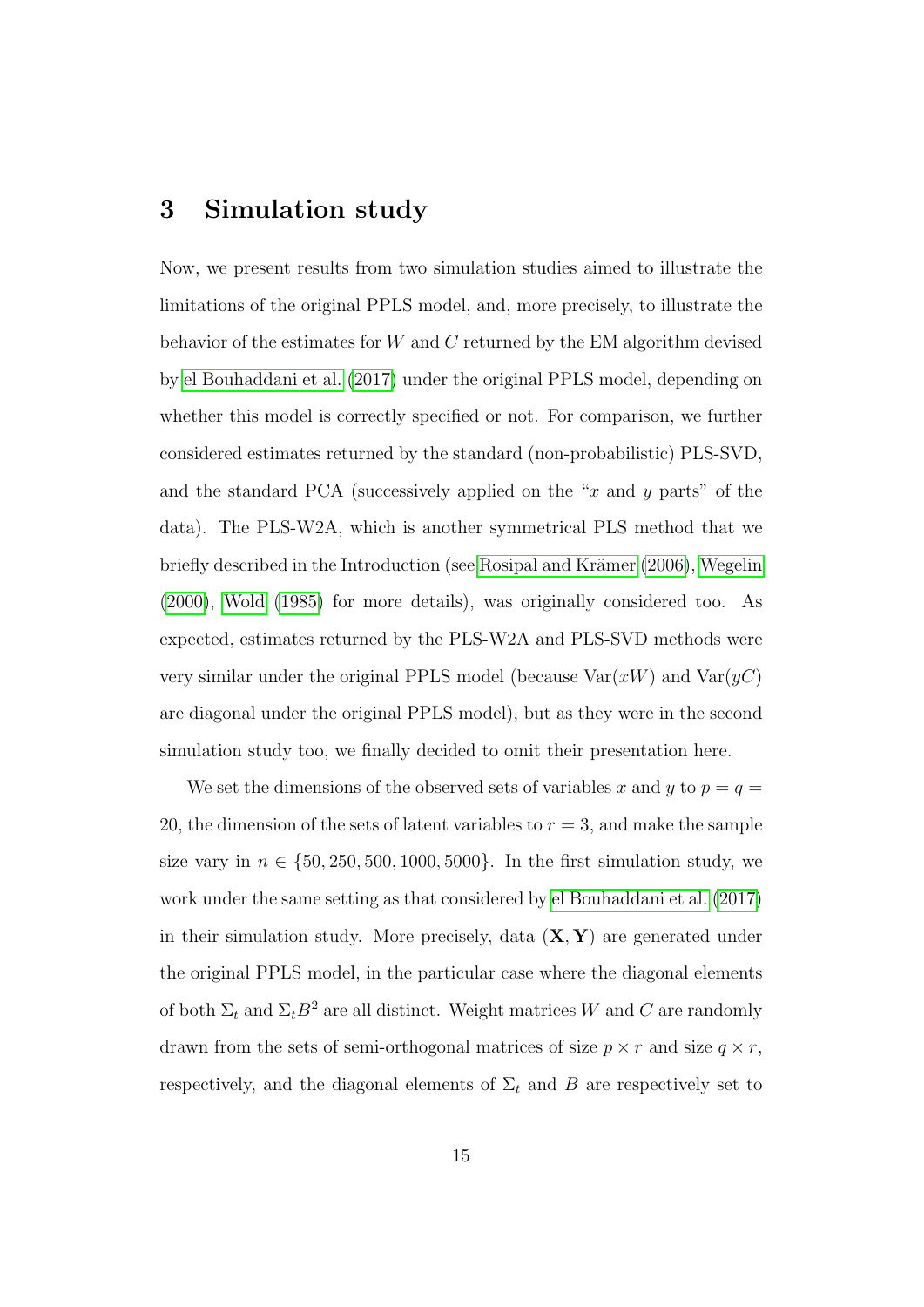$\sigma_{t_i}^2 = \exp(-(i-1)/5)$  and  $b_i = 1.5 \exp(3(i-1)/10)$ , for  $i \in \{1, 2, 3\}$ , just as in [el Bouhaddani et al.](#page-23-0)  $(2017)$ . As for the variances of e, f and h, they are chosen so that the signal-to-noise ratios are equal to 0.25. The main objective of this first study is to empirically confirm that, when the original PPLS model of [el Bouhaddani et al.](#page-23-0) [\(2017\)](#page-23-0) is correctly specified, the weights returned by the corresponding EM algorithm are similar to those returned by two PCAs applied on the x and y parts of the data. In the second simulation study, data are generated under a model similar to the original PPLS model, except that e and f are not of isotropic variance; instead e and f are drawn from multivariate Gaussian variables with arbitrary positive semidefinite variance matrices; more precisely, we chose positive-definite matrices ensuring that eigenvectors of matrices  $\text{Var}(x)$  and  $\text{Var}(y)$  were not too close to the left and right singular vectors of  $Cov(x, y)$  (using a simple acceptance rejection method), to make sure we work under really misspecified models where solutions of the PLS-SVD differ from solutions of two PCAs. The main objective of this second study is to describe how the solutions of the EM algorithm of [el Bouhaddani et al.](#page-23-0) [\(2017\)](#page-23-0) behaves when components of maximal covariance are not of respective maximal variances too, that is when the original PPLS model is misspecified. In both studies, the results are computed over 1000 replicates. Results from our simulation studies can be replicated using our R scripts that we will make available on GitHub soon.

Figure [1](#page-18-0) presents the median cosine similarity (in absolute values) between the true weights W and C and their estimates, computed over 1000 replicates under the original PPLS model (first row), and under our extended PPLS model (second row). Each of the three columns of Figure 1 presents the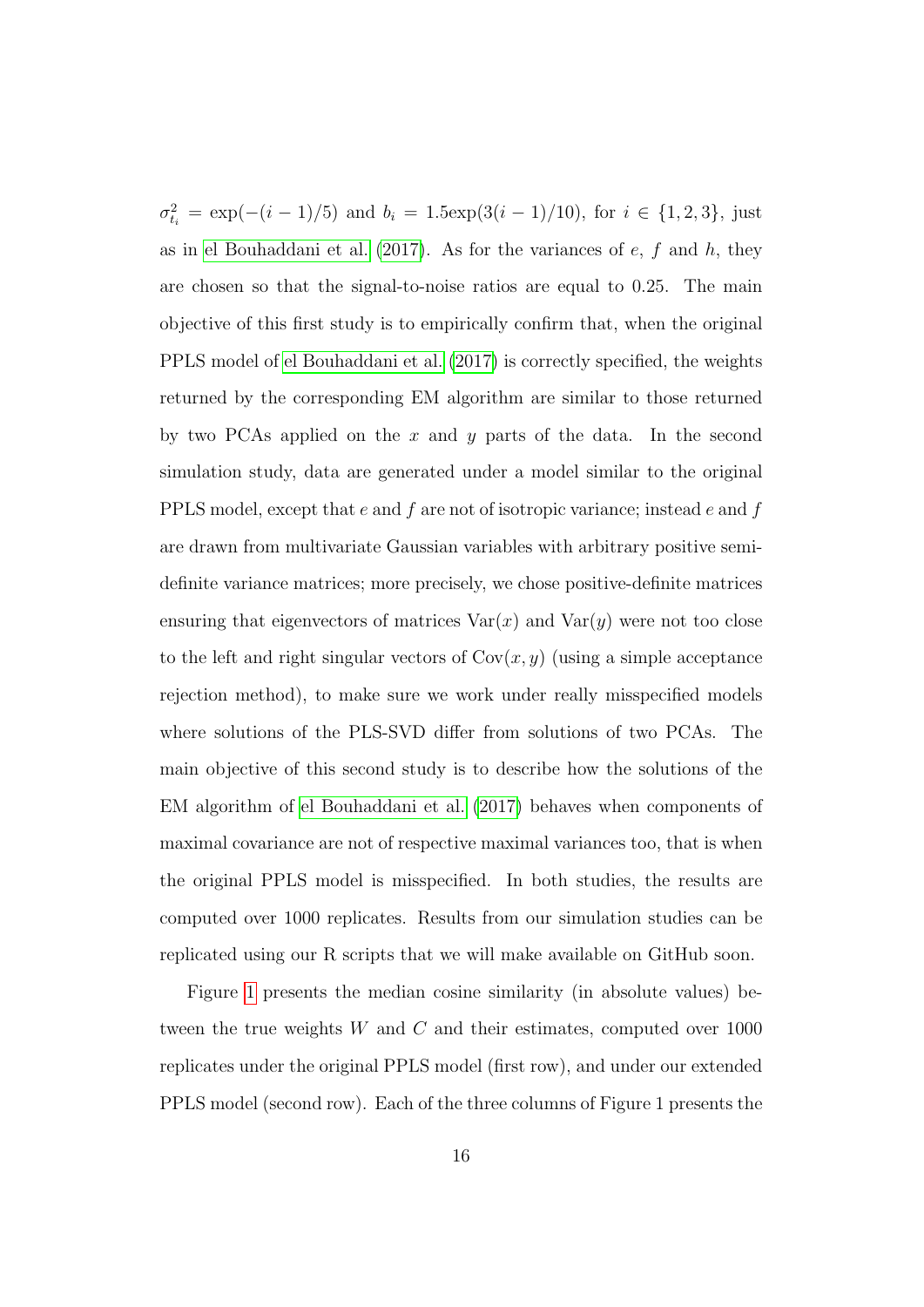results for one particular pair  $(W_i, C_i)_{i \in \{1,2,3\}}$ . Following what [el Bouhaddani](#page-23-0) [et al.](#page-23-0) [\(2017\)](#page-23-0) did in their simulation study, we shall stress that the columns of the estimated weight matrices returned by each of the three compared methods were first re-arranged to make sure they matched the ordering of the true weight matrices.

When the PPLS model is correctly specified (top panel of Figure [1\)](#page-18-0), estimates returned by the EM algorithm under the original PPLS models perform similarly to estimates returned by the other PLS techniques (PLS-SVD and PLS-W2A), and they are all reasonably close to the true weight vectors. In particular, their cosine similarity with the true weight vectors tend to 1 as sample size increases. But, as expected, this is also the case for the estimates returned by two PCAs successively applied on  $X$  and  $Y$ . This empirically confirms that when the diagonal elements of both  $\Sigma_t$  and  $\Sigma_t B^2$  are all distinct under the original PPLS model, solutions of the PLS-SVD coincide with those of the PCAs (keep in mind that when the diagonal elements of  $\Sigma_t$  and/or  $\Sigma_t B^2$  are not all distinct, solutions of the PLS-SVD still constitute one of the solutions of the PCAs).

On the other hand, when the original PPLS model is misspecified (bottom panel of Figure [1\)](#page-18-0), our results show that, estimates returned by the two PCAs are quite far from the true weight vectors (as expected, by design), while those returned by the PLS-SVD still perform well. As for the EM algorithm devised under the original PPLS model, it performs much worse than the PLS-SVD, and not much better than the two PCAs. To better describe the estimates returned by the EM algorithm devised under the original PPLS model, Figure [2](#page-19-0) presents the median cosine similarities (in absolute values)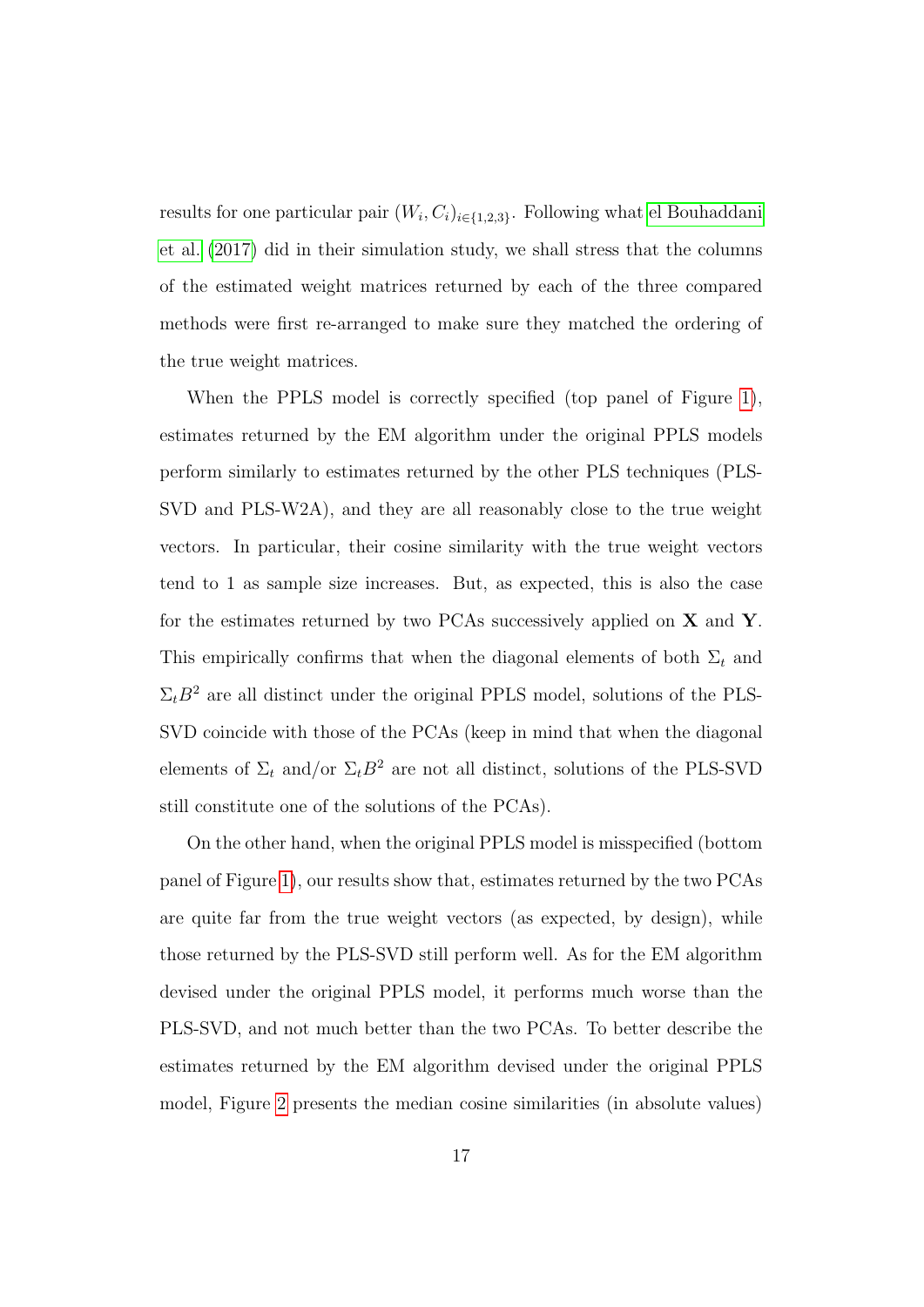between these estimates and those returned by the PLS-SVD and the two distinct PCAs. Interestingly, these results show that, on average, estimates returned by the EM algorithm under the original PPLS model are closer to those returned by the PCAs, especially when the original PPLS model is misspecified. Figure [3](#page-35-0) in Appendix [E](#page-35-1) further presents the box-plots of the absolute value of the cosine similarities between the estimates returned by the EM algorithm devised under the original PPLS model and those returned by  $(i)$  two distinct PCAs, and  $(ii)$  the standard PLS-SVD, in our second simulation study (when the original PPLS model is misspecified). These box-plots suggest that, when solutions of the PLS-SVD differ from solutions of two PCAs, estimates returned by the EM algorithm proposed by [el Bouhaddani et al.](#page-23-0) [\(2017\)](#page-23-0) are generally closer to those returned by the two PCAs. This constitutes a severe limitation for this algorithm: in real-life examples, there is no guarantee that the estimated weight vectors it returns really capture the relationship between x and y.

#### <span id="page-17-0"></span>4 Discussion

In this article, we focused on the PPLS model proposed by [el Bouhaddani](#page-23-0) [et al.](#page-23-0) [\(2017\)](#page-23-0). After highlighting that it corresponds to a probabilistic formulation of PLS-SVD, we showed that the constraints considered in this original PPLS model are too strong: they imply that the weight matrices  $W$  and  $C$ , which are solutions of this original PPLS model, are also necessarily solutions of two distinct PPCA models for x and y, respectively. As a result, the original PPLS model defines a very particular subset of distributions for the pair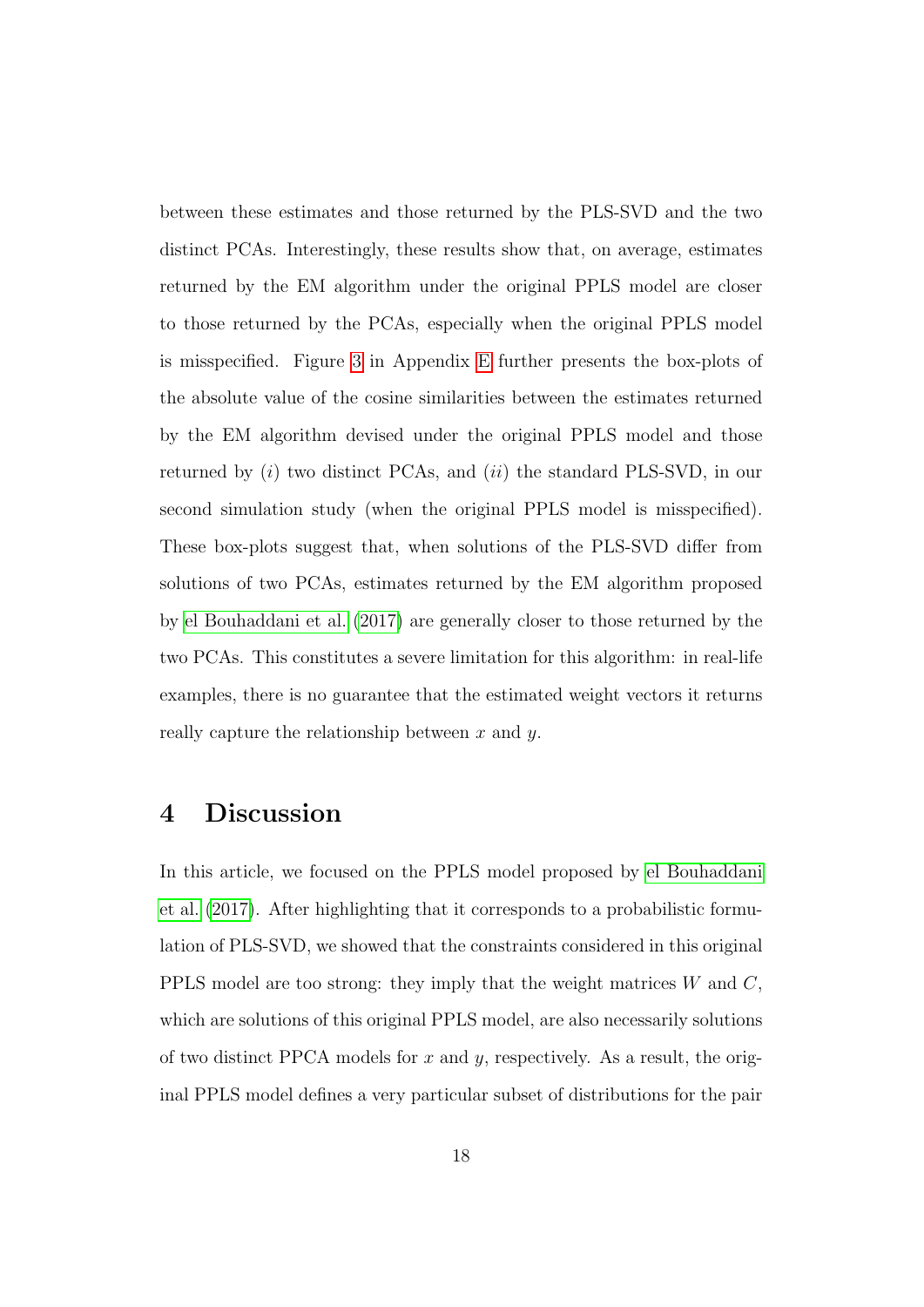<span id="page-18-0"></span>

Figure 1: Median cosine similarities (in absolute values) between the true weight vectors and the estimates returned by  $(i)$  the PPLS EM algorithm, (ii) two distinct PCAs on **X** and **Y**, and (iii) PLS-SVD on  $(X, Y)$ . The results are computed over 1000 replicates, for  $p = q = 20$ ,  $r = 3$  and different sample sizes  $n \in \{50, 250, 500, 1000, 5000\}$ . The top panels correspond to the first simulation study where the original PPLS model is correctly specified, while the bottom panels correspond to the second simulation study where the original PPLS model is misspecified.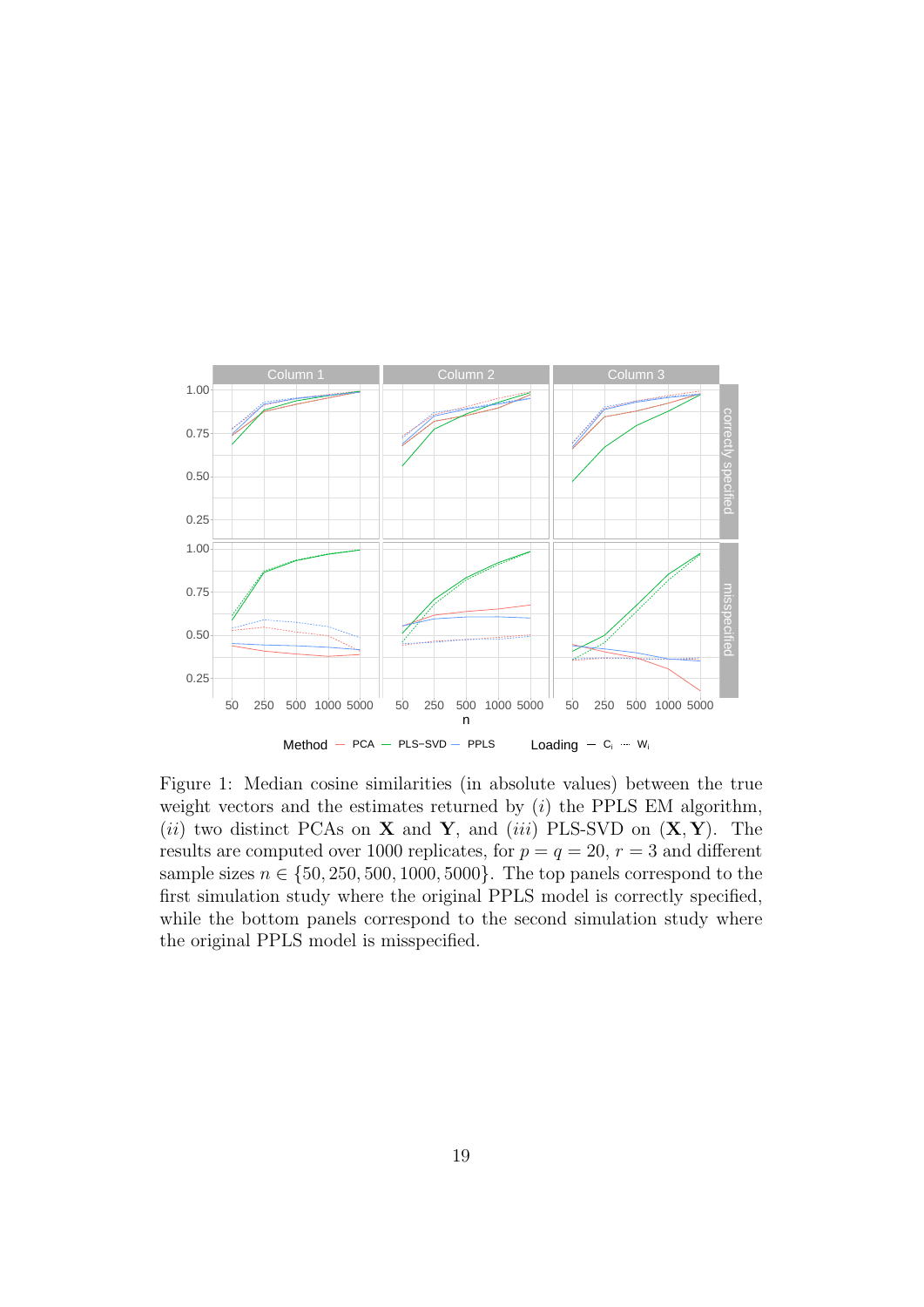<span id="page-19-0"></span>

Figure 2: Median cosine similarities (in absolute values) between the weight vector estimates returned by the EM algorithm devised under the original PPLS model, and those returned by  $(i)$  two distinct PCAs on **X** and **Y**, and (ii) PLS-SVD on  $(X, Y)$ . The results are computed over 1000 replicates, for  $p = q = 20, r = 3$  and different sample sizes  $n \in \{50, 250, 500, 1000, 5000\}.$ The top panels correspond to the first simulation study where the original PPLS model is correctly specified, while the bottom panels correspond to the second simulation study where it is misspecified.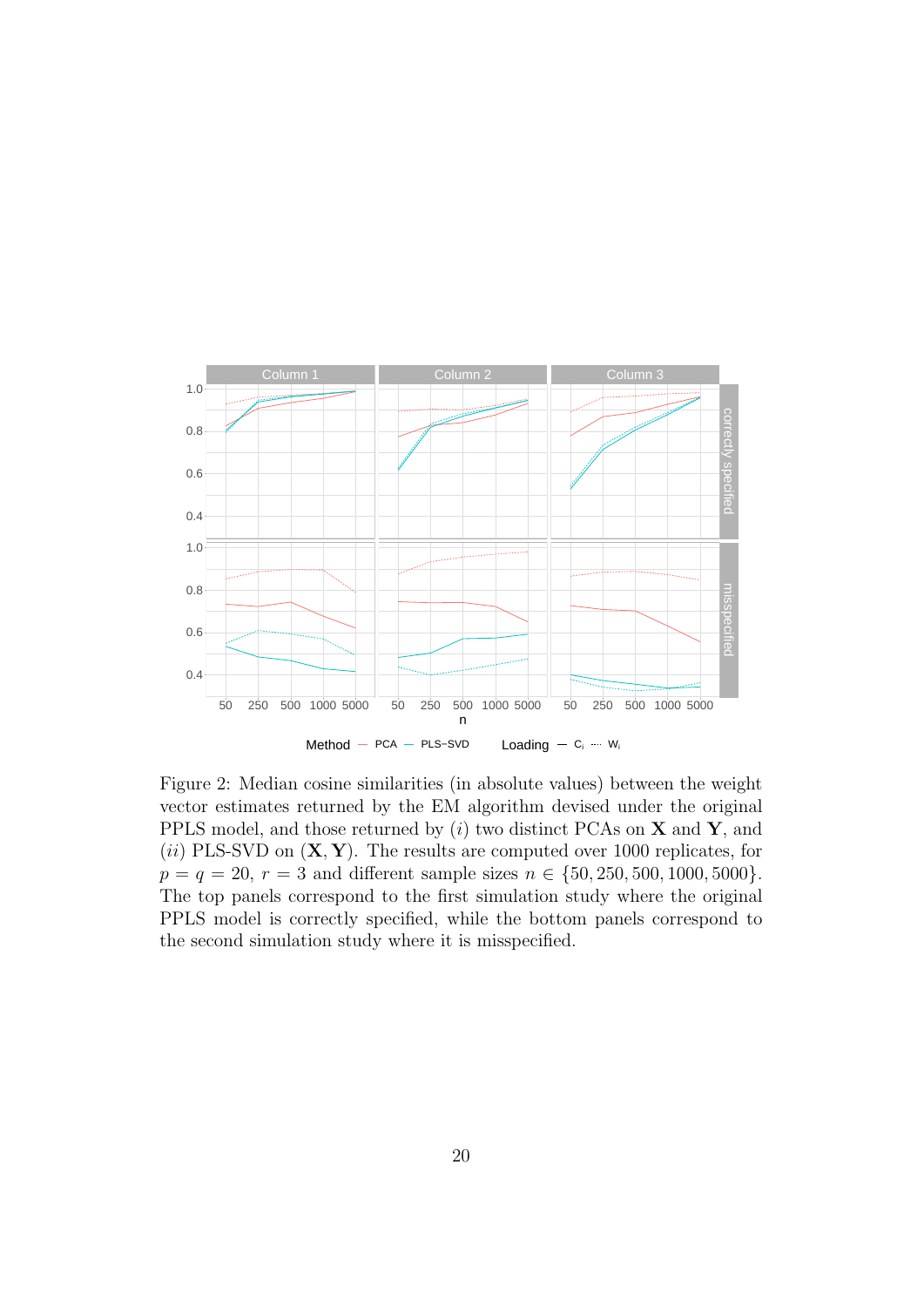$(x, y)$ , under which the two sets of components of maximal covariance are necessarily of respective maximal variances too. This defect severely limits the practical interest of this model.

However, this defect might not be specific to the model proposed by [el Bouhaddani et al.](#page-23-0) [\(2017\)](#page-23-0). Our results more generally stress that some caution is needed when developing and applying such latent variable models for dimension-reduction: when imposing too strong of constraints on the model parameters, a model whose structural equations seem to correctly describe the relationships between the observed variables, may turn out to be too simplistic. It can define very particular distributions, under which parameters of interest could be obtained under much more simple models. As a result, a close inspection of other probabilistic models might be needed. First consider the case of the Probabilistic PLS Regression (PPLS-R) model proposed by [Li et al.](#page-24-4) [\(2015\)](#page-24-4). [Zheng et al.](#page-25-3) [\(2016\)](#page-25-3) already suggested this model shared some similarities with the probabilistic formulation of Principal Component Regression (PPCR) proposed by [Ge et al.](#page-23-7) [\(2011\)](#page-23-7). As a matter of fact, it seems that the weight matrix in the PPLS-R model proposed by [Li et al.](#page-24-4) [\(2015\)](#page-24-4) could also be defined from the marginal distribution of the predictors only. Similar concerns may apply to more complex frameworks, such as the mediation analysis, where the objective is to describe the relationships between three sets of variables. For example, [Derkach et al.](#page-22-4) [\(2019\)](#page-22-4) propose an interesting probabilistic formulation, but it might be worth checking whether the joint distribution of the three sets of variables is really needed to identify their parameters of interest, or whether the constraints they considered are also too strong, and define particular distributions under which these param-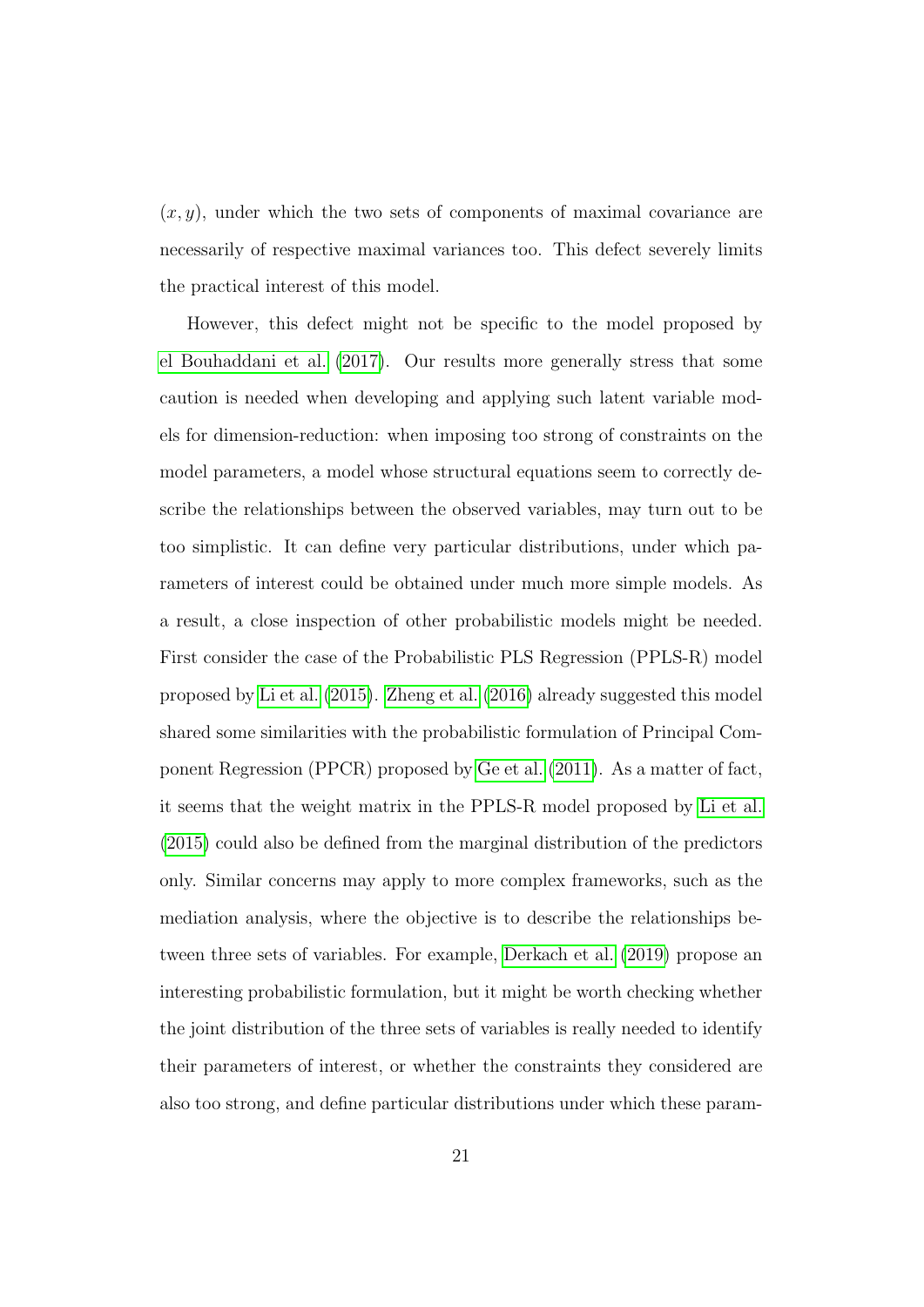eters can actually be identified using, e.g., the marginal distribution of one particular set of variables.

As shown in the present article, it is sometimes possible to correct for these defects. In the case of the PPLS model originally proposed by [el Bouhad](#page-23-0)[dani et al.](#page-23-0) [\(2017\)](#page-23-0), we were able to relax some of the constraints, and develop a more general probabilistic formulation of the PLS-SVD, under which the joint distribution of  $(x, y)$  is generally necessary for the identification of the model parameters. However, the implementation of an EM algorithm for the estimation of the parameters under this extended PPLS model is less straightforward than for the original PPLS model. In particular, each Mstep of the algorithm requires a numerical optimization step to update the estimates of the parameters  $W$  and  $C$ , whereas such updates are given by closed-form expressions under the original PPLS model. Alternatively, we could propose another version of the model, where parameters  $W$  and  $C$ would not have to be semi-orthogonal matrices. However, for the model to be identifiable, we would have to impose  $\Sigma_t = I_r$  (identifiability would then hold up to an orthogonal transformation for parameters  $W$  and  $C$ ), and the corresponding model would actually be the PCCA model proposed by [Bach](#page-22-1) [and Jordan](#page-22-1) [\(2005\)](#page-22-1).

#### Acknowledgements

The authors are grateful to Anne-Laure Fougères, Thibault Espinasse, Edouard Ollier and Franck Picard for fruitful discussion and comments on earlier versions of this manuscript.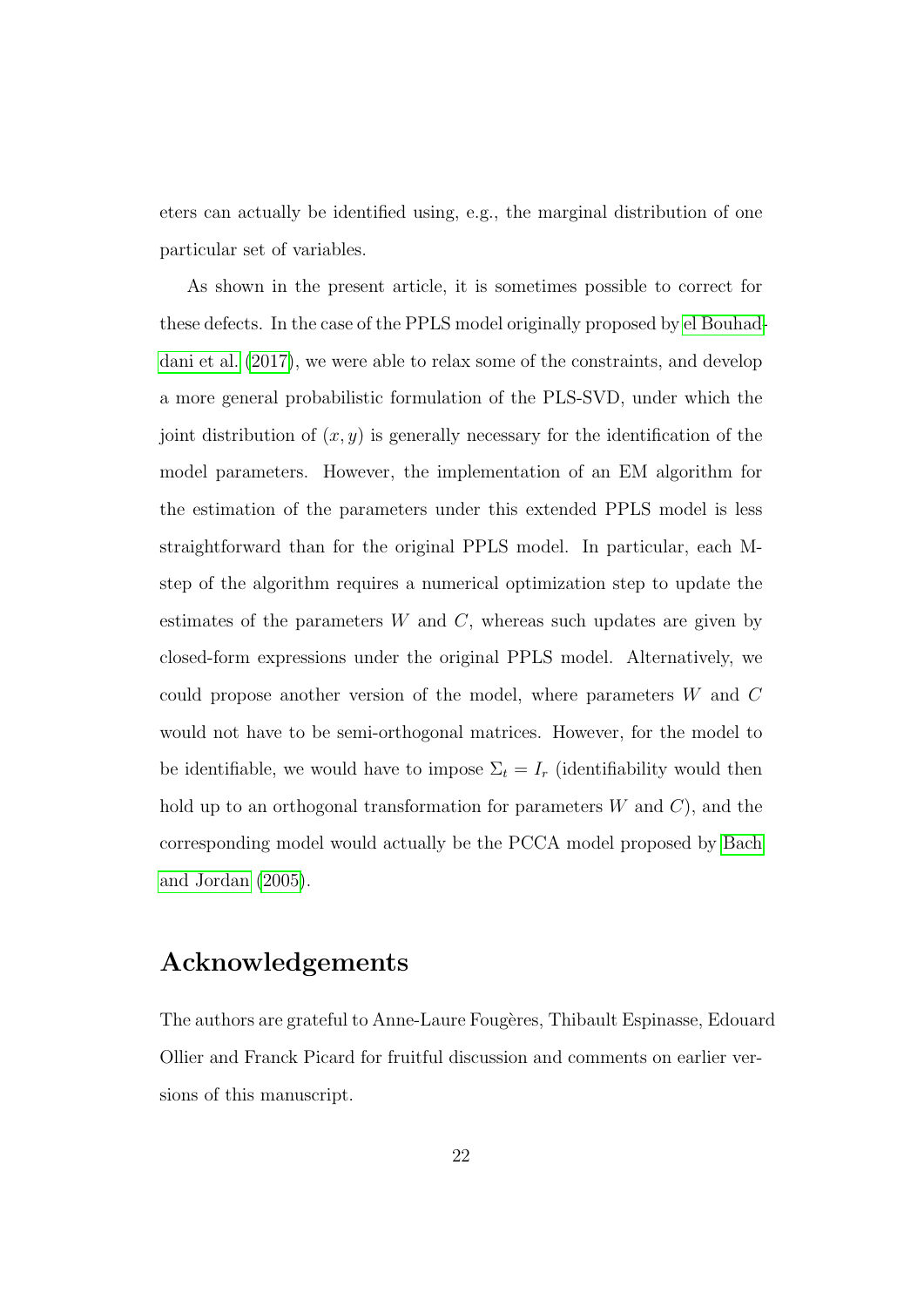#### Disclaimer

Where authors are identified as personnel of the International Agency for Research on Cancer/World Health Organization, the authors alone are responsible for the views expressed in this article and they do not necessarily represent the decisions, policy or views of the International Agency for Research on Cancer/World Health Organization.

#### References

- <span id="page-22-0"></span>Abdi, H., Chin, W. W., Esposito Vinzi, V., Russolillo, G., and Trinchera, L. (2013). New perspectives in Partial Least Squares and related methods.
- <span id="page-22-1"></span>Bach, F. and Jordan, M. (2005). A probabilistic interpretation of canonical correlation analysis.
- <span id="page-22-5"></span>Basilevsky, A. (1994). Statistical Factor Analysis and related methods. New York: Wilyer.
- <span id="page-22-3"></span>Chiquet, J., Mariadassou, M., and Robin, S. (2017). Variational inference for probabilistic poisson pca. The Annals of Applied Statistics, 12.
- <span id="page-22-2"></span>Dempster, A. P., Laird, N. M., and Rubin, D. B. (1977). Maximum likelihood from incomplete data via the em algorithm. Journal of the Royal Statistical Society. Series B (Methodological), 39(1):1–38.
- <span id="page-22-4"></span>Derkach, A., Pfeiffer, R. M., Chen, T.-H., and Sampson, J. N. (2019). High dimensional mediation analysis with latent variables. Biometrics, 75(3):745–756.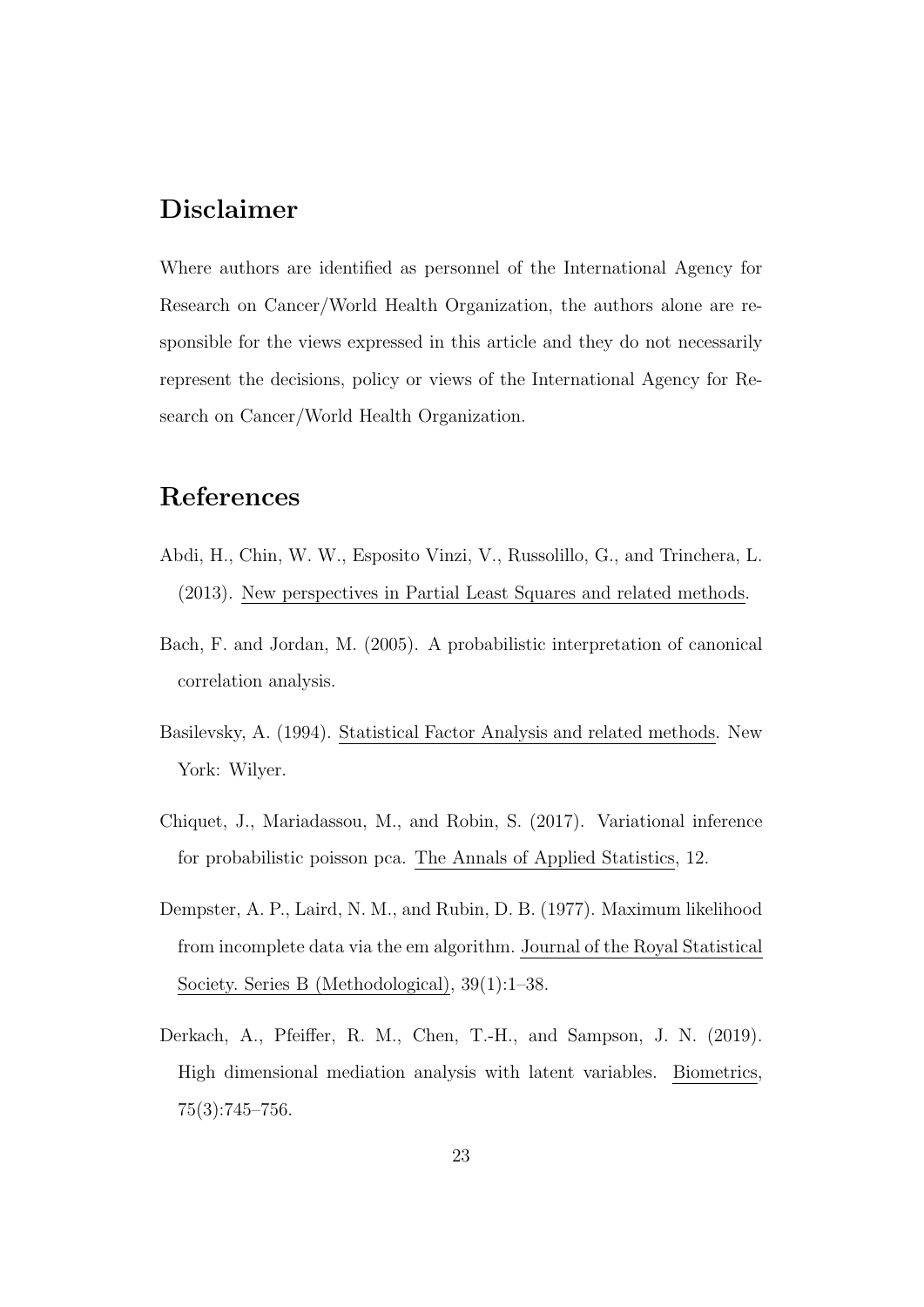- <span id="page-23-9"></span>Durif, G., Modolo, L., Mold, J. E., Lambert-Lacroix, S., and Picard, F. (2019). Probabilistic count matrix factorization for single cell expression data analysis. Bioinformatics, 35(20):4011–4019.
- <span id="page-23-0"></span>el Bouhaddani, S., Uh, H.-W., Hayward, C., Jongbloed, G., and Houwing, J. (2017). Probabilistic partial least squares model: identifiability, estimation and application. Journal of Multivariate Analysis, 167.
- <span id="page-23-7"></span>Ge, Z., Gao, F., and Song, Z. (2011). Mixture probabilistic PCR model for soft sensing of multimode processes. Chemometrics and Intelligent Laboratory Systems - CHEMOMETR INTELL LAB SYST, 105:91–105.
- <span id="page-23-8"></span>Guan, Y. and Dy, J. (2009). Sparse probabilistic principal component analysis. Journal of Machine Learning Research - Proceedings Track, 5:185–192.
- <span id="page-23-1"></span>Hotelling, H. (1933). Analysis of a complex of statistical variables into principal components. Journal of Educational Psychology, 24.
- <span id="page-23-2"></span>Hotelling, H. (1936). Relations between two sets of variables. Biometrika, 28(3-4):321–377.
- <span id="page-23-6"></span>Höskuldsson, A. (1988). Pls regression methods. Journal of Chemometrics, 2(3):211–228.
- <span id="page-23-3"></span>Jolliffe, I. (2002). Principal Component Analysis. 2nd ed. Springer.
- <span id="page-23-4"></span>Jolliffe, I. (2005). Principal Component Analysis. American Cancer Society.
- <span id="page-23-5"></span>Jolliffe, I. T. and Cadima, J. (2016). Principal component analysis: a review and recent developments. Philosophical Transactions of the Royal Society A: Mathematical, Physical and Engineering Sciences, 374(2065):20150202.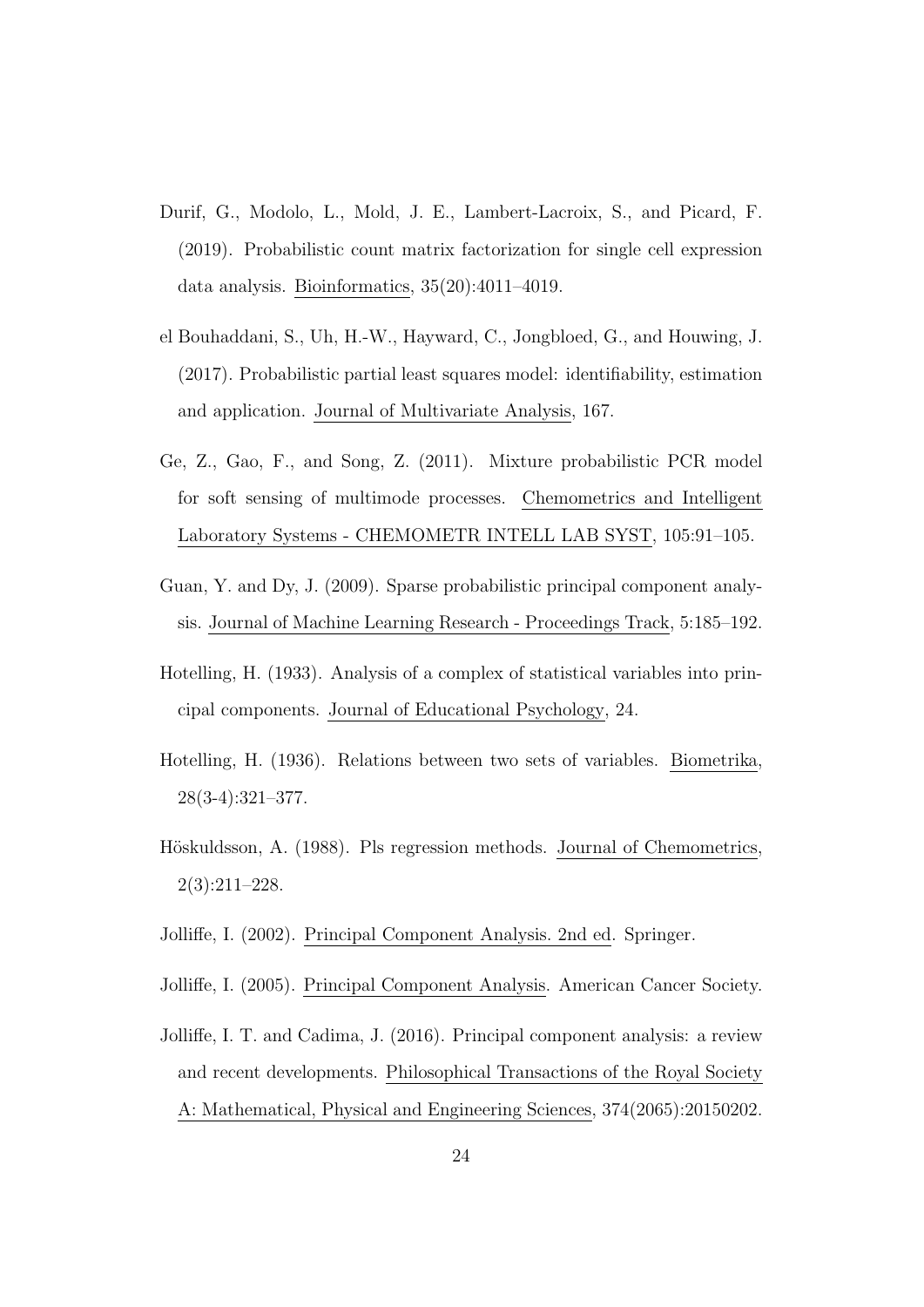- <span id="page-24-0"></span>Jöreskog, K. and Wold, H. (1982). Soft modeling: the basic design and some extensions. In Joreskog, K. and Wold, H., editors, Systems under indirect observation. Causality, structure, prediction. (Conference held October 18-20, 1979, at Cartigny near Geneva). Part II, pages 1–54.
- <span id="page-24-2"></span>Krishnan, A., Williams, L., McIntosh, A., and Abdi, H. (2011). Partial least squares (pls) methods for neuroimaging: a tutorial and review. NeuroImage, 56:455–75.
- <span id="page-24-4"></span>Li, S., Nyagilo, J., Dave, D., Wang, W., Zhang, B., and Gao, J. (2015). Probabilistic partial least squares regression for quantitative analysis of raman spectra. International Journal of Data Mining and Bioinformatics, 11:223.
- <span id="page-24-5"></span>Park, C., Wang, M., and Mo, E. (2017). Probabilistic penalized principal component analysis. Communications for Statistical Applications and Methods, 24:143–154.
- <span id="page-24-3"></span>Rosipal, R. and Krämer, N. (2006). Overview and recent advances in partial least squares. In Saunders, C., Grobelnik, M., Gunn, S., and Shawe-Taylor, J., editors, Subspace, Latent Structure and Feature Selection, pages 34–51. Springer Berlin Heidelberg.
- <span id="page-24-1"></span>Sampson, P. D., Streissguth, A. P., Barr, H. M., and Bookstein, F. L. (1989). Neurobehavioral effects of prenatal alcohol: Part ii. partial least squares analysis. Neurotoxicology and Teratology,  $11(5):477 - 491$ .
- <span id="page-24-6"></span>Siegel, J. (2019). Accelerated optimization with orthogonality constraints.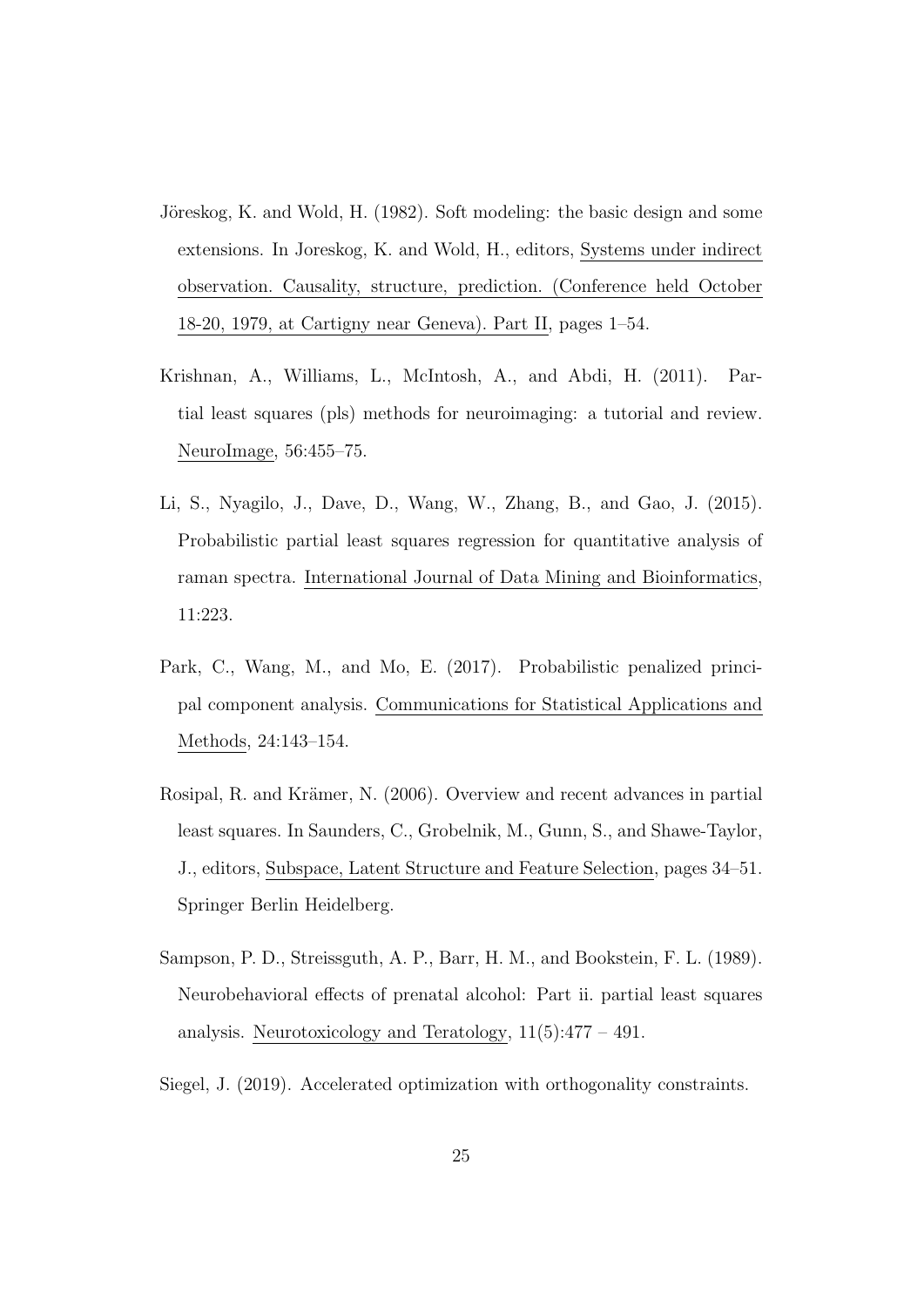- <span id="page-25-4"></span>Smilde, A., Bro, R., and Geladi, P. (2004). Multi way analysis — applications in chemical sciences.
- <span id="page-25-2"></span>Tipping, M. E. and Bishop, C. M. (1999). Probabilistic principal component analysis. Journal of the Royal Statistical Society: Series B (Statistical Methodology), 61(3):611–622.
- <span id="page-25-1"></span>Wegelin, J. A. (2000). A survey of partial least squares (PLS) methods, with emphasis on the two-block case. Technical report, University of Washington, Department of Statistics.
- <span id="page-25-6"></span>Wen, Z. and Yin, W. (2010). A feasible method for optimization with orthogonality constraints. Mathematical Programming, 142.
- <span id="page-25-0"></span>Wold, H. (1985). Partial least squares. In Kotz, S. and Johnson, N., editors, Encyclopedia of Statistical Sciences. Volume 6, pages 581–591.
- <span id="page-25-5"></span>Zeng, J., Liu, K., Huang, W., and Liang, J. (2017). Sparse probabilistic ppincipal component analysis model for plant-wide process monitoring. Korean Journal of Chemical Engineering, 34:1–12.
- <span id="page-25-3"></span>Zheng, J., Song, Z., and Ge, Z. (2016). Probabilistic learning of partial least squares regression model: Theory and industrial applications. Chemometrics and Intelligent Laboratory Systems, 158:80 – 90.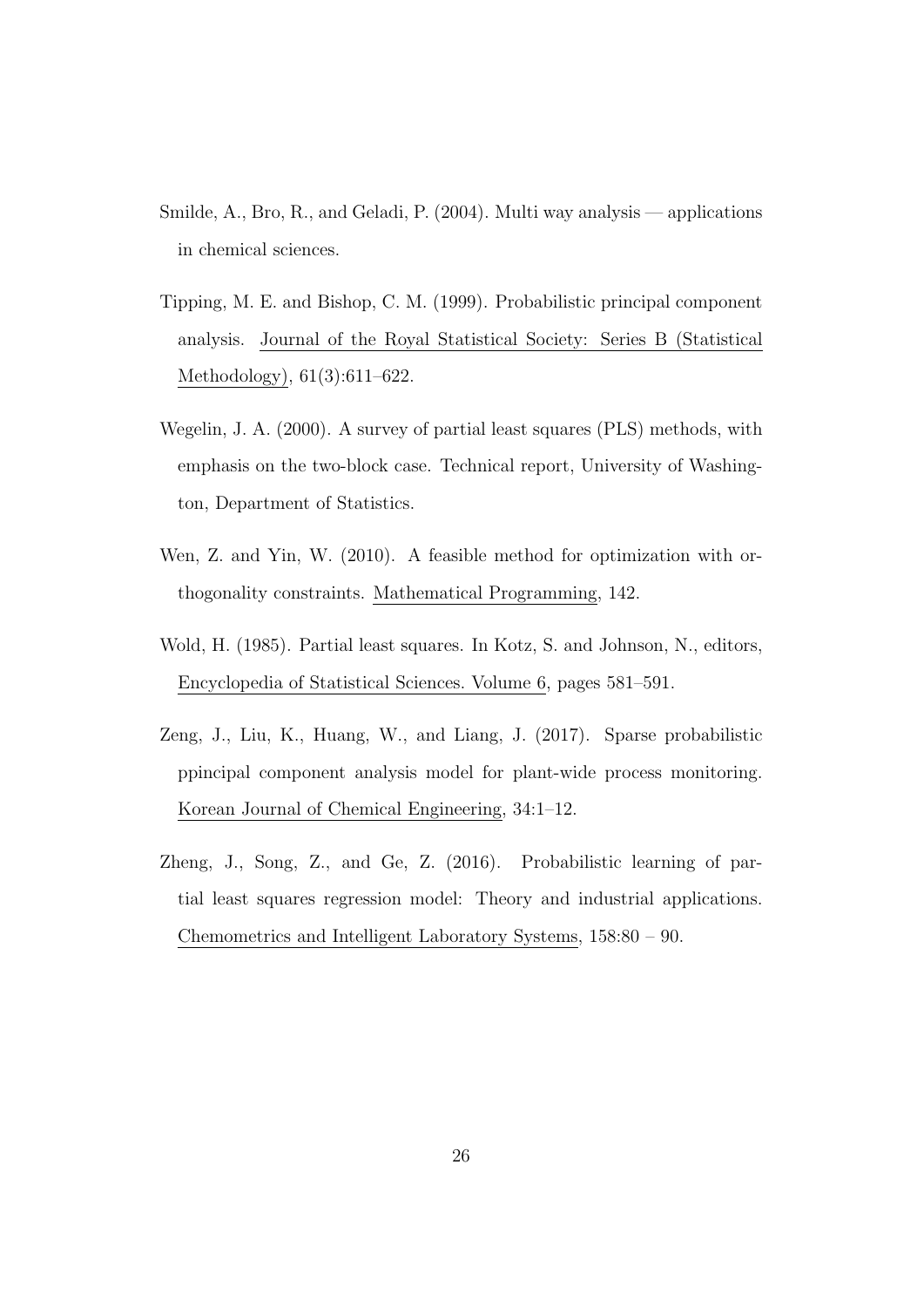#### Appendices

## <span id="page-26-0"></span>A Proof of the limitation of the original PPLS model

Here, we prove that the columns of  $W$  and  $C$ , solutions of the original PPLS model, are also necessarily eigenvectors corresponding to the r largest eigenvalues of  $Var(x)$  and  $Var(y)$ , respectively.

Under the PPLS proposed by [el Bouhaddani et al.](#page-23-0) [\(2017\)](#page-23-0) recalled in Equation [\(1\)](#page-5-1), we have  $\text{Var}(x) = W \Sigma_t W^\top + \sigma_e^2 I_p$ , with W a semi-orthogonal  $p \times r$  matrix,  $\Sigma_t$  a  $r \times r$  diagonal matrix and  $W \Sigma_t W^\top$  a symmetric  $p \times p$ matrix of rank  $r < p$ . Consider any eigendecomposition  $Q\Delta Q^{\top}$  of matrix  $W\Sigma_t W^{\top}$ :  $\Delta$  is then diagonal, with r non-null elements. Moreover, because W is semi-orthogonal and  $\Sigma_t$  (square) diagonal (with strictly positive diagonal elements), the r non-null eigenvalues in  $\Delta$  are the diagonal elements  $(\sigma_{t_1}^2, \ldots, \sigma_{t_r}^2)$  of  $\Sigma_t$ , and the columns of W are eigenvectors corresponding to these  $r$  non-null eigenvalues. Moreover, because  $Q$  is orthogonal, we have  $\text{Var}(x) = W \Sigma_t W^\top + \sigma_e^2 I_{p_X} = Q \Delta_2 Q^\top$  with  $\Delta_2$  the  $p \times p$  diagonal matrix with diagonal elements  $(\sigma_{t_1}^2 + \sigma_e^2, \ldots, \sigma_{t_r}^2 + \sigma_e^2, \sigma_e^2, \ldots, \sigma_e^2)$ . Putting all this together, it follows that the columns of W are eigenvectors of  $Var(x)$  corresponding to its r largest eigenvalues. When the diagonal elements of  $\Sigma_t$  are all distinct, the r non-null eigenvalues of  $W\Sigma_t W^\top$  are of algebraic multiplicity equal to one, and so are the r largest eigenvalues of  $\text{Var}(x)$ . In this case, the columns of  $W$  are the uniquely defined  $r$  eigenvectors associated with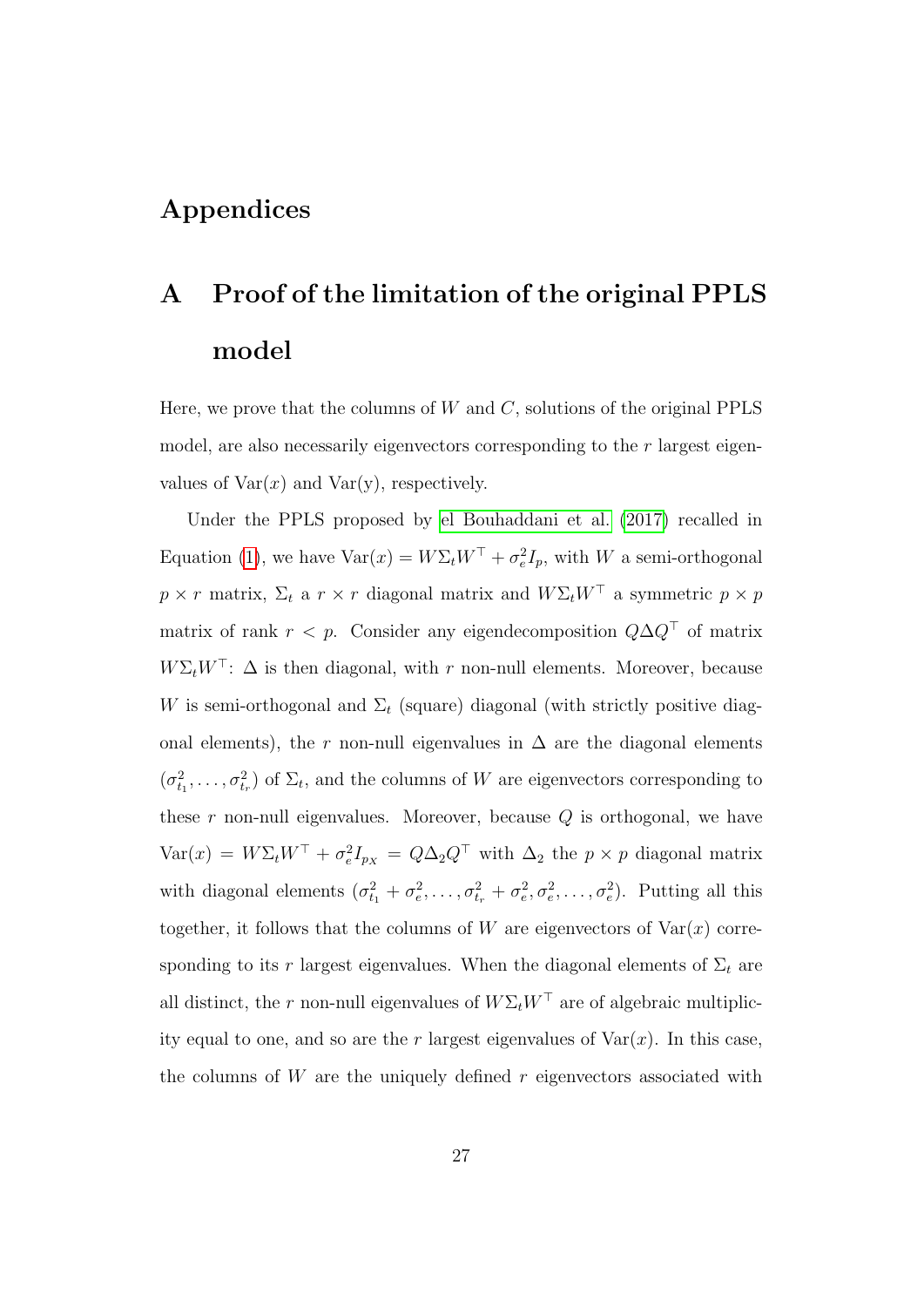the r largest eigenvalues of  $\text{Var}(x)$ . However, because  $(\sigma_{t_1}^2, \ldots, \sigma_{t_r}^2)$  are not necessarily decreasingly ordered, the eigenvectors of  $Var(x)$  associated with the  $r$  largest eigenvalues are not necessarily given in the same order as the left singular vectors associated with the r largest singular values of  $Cov(x, y)$ .

The PPLS model of [el Bouhaddani et al.](#page-23-0) [\(2017\)](#page-23-0) also implies that  $Var(y)$  =  $C(\Sigma_t B^2 + \sigma_h^2 I_r)C^\top + \sigma_f^2 I_q$ , with C a semi-orthogonal  $q \times r$  matrix, and  $\Sigma_t B^2 +$  $\sigma_h^2 I_r$  a square diagonal matrix of size  $r < q$ . Arguing as above, it can be shown that the columns of  $C$  constitute one particular set of eigenvectors corresponding to the r largest eigenvalues of  $Var(y)$ . In particular, when the diagonal elements of  $\Sigma_t B^2$  are distinct, the r largest eigenvalues of  $Var(y)$ are of algebraic multiplicity equal to one: the associated eigenvectors are uniquely defined (up to sign), and they correspond to the columns of  $C$ .

# <span id="page-27-0"></span>B Additional details for the comparison of the PPCA model given in Equation [\(2\)](#page-8-0) with the one proposed by [Tipping and Bishop](#page-25-2) [\(1999\)](#page-25-2)

Consider a matrix **Z** containing  $n \geq 1$  observations of a random variable  $z \in \mathbb{R}^d$ ,  $d > 1$ . We recall that the principle of the standard PCA applied on **Z** is to identify a matrix V or  $r \leq d$  vectors of weights defining a matrix  $\mathcal{Z} = \mathbf{Z}V$  of r mutually orthogonal components with maximal variances. The matrix of weights  $V$  is then simply given by the eigenvectors associated with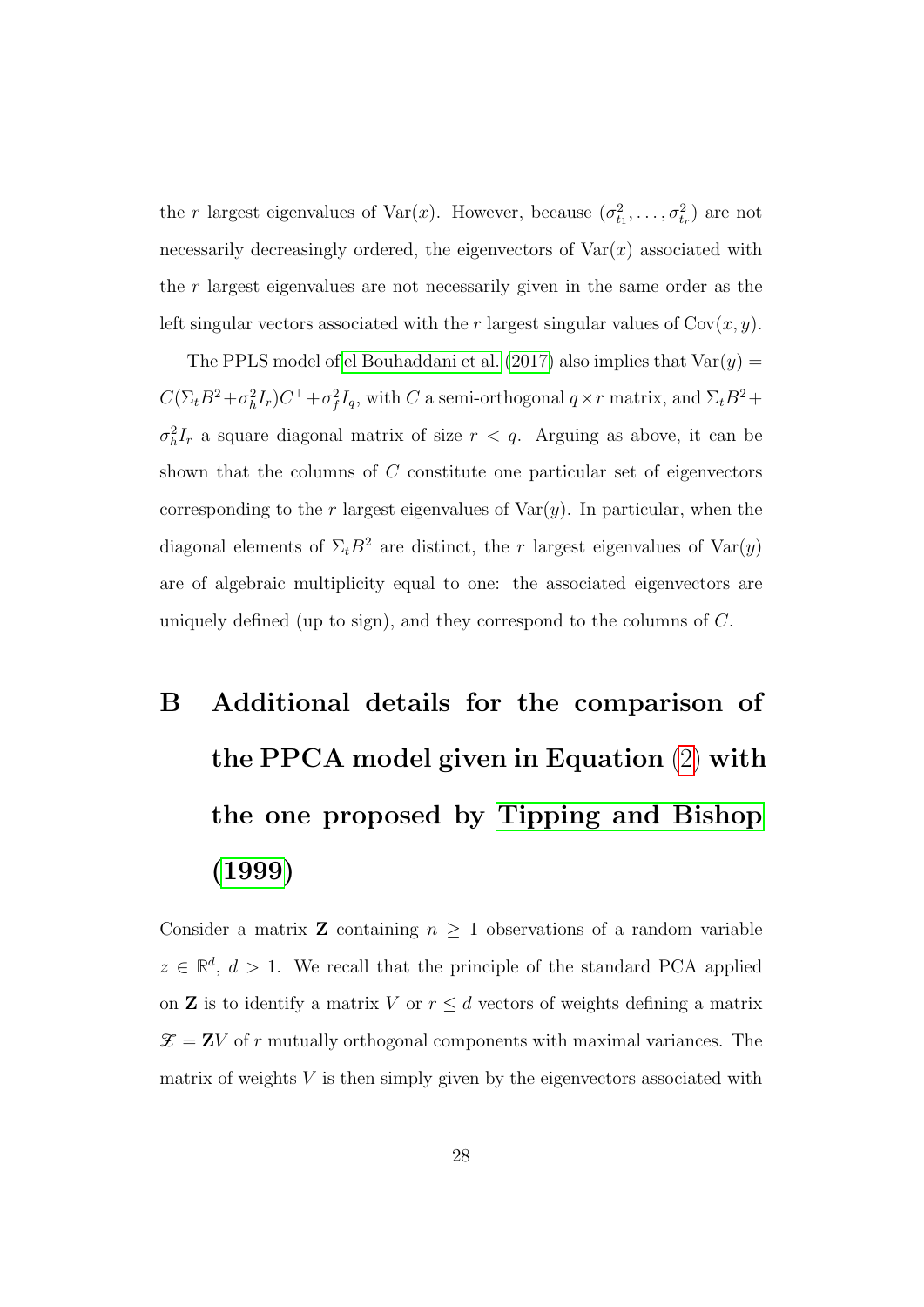the r largest eigenvalues of the sample variance matrix  $Z^{\top}Z$ .

[Tipping and Bishop](#page-25-2) [\(1999\)](#page-25-2) proposed a probabilistic formulation of PCA, actually inspired by the factor analysis model [\(Basilevsky, 1994\)](#page-22-5). Their PCCA is defined by the following structural equation

<span id="page-28-0"></span>
$$
z = vA^{\top} + g,\tag{7}
$$

under the constraints that  $v \sim \mathcal{N}(0_r, I_r)$ ,  $g \sim \mathcal{N}(0_d, \sigma^2 I_d)$  and  $r < d$ . Then, because  $Var(z)$  is the identity matrix, A is only identifiable up to an orthogonal transformation. In addition, because  $A$  is not necessarily semiorthogonal, the r eigenvectors of  $AA^{\dagger}$  associated with the r largest eigenvalues have first to be computed to retrieve weights similar to those defined in the non-probabilistic PCA framework.

On the other hand, the PCCA model introduced in Section [2.3](#page-10-0) is given by the following structural equation

<span id="page-28-1"></span>
$$
z = vV + g,\tag{8}
$$

along with the constraints  $v \sim \mathcal{N}(0_r, \Sigma_v)$ ,  $\Sigma_v$  is a  $r \times r$  diagonal matrix (with strictly positive diagonal elements),  $g \sim \mathcal{N}(0_d, \sigma^2 I_d)$ , V is a  $d \times r$  semiorthogonal matrix and  $r < d$ . Under this model, if the diagonal elements of  $\Sigma_v$  are distinct, then the r non-null eigenvalues  $Var(x)$  are distinct, and the columns  $V$  are uniquely defined (up to sign) as the associated eigenvectors. On the other hand, if some diagonal elements of  $\Sigma_v$  are identical, the eigenvectors associated with the identical eigenvalues are defined only up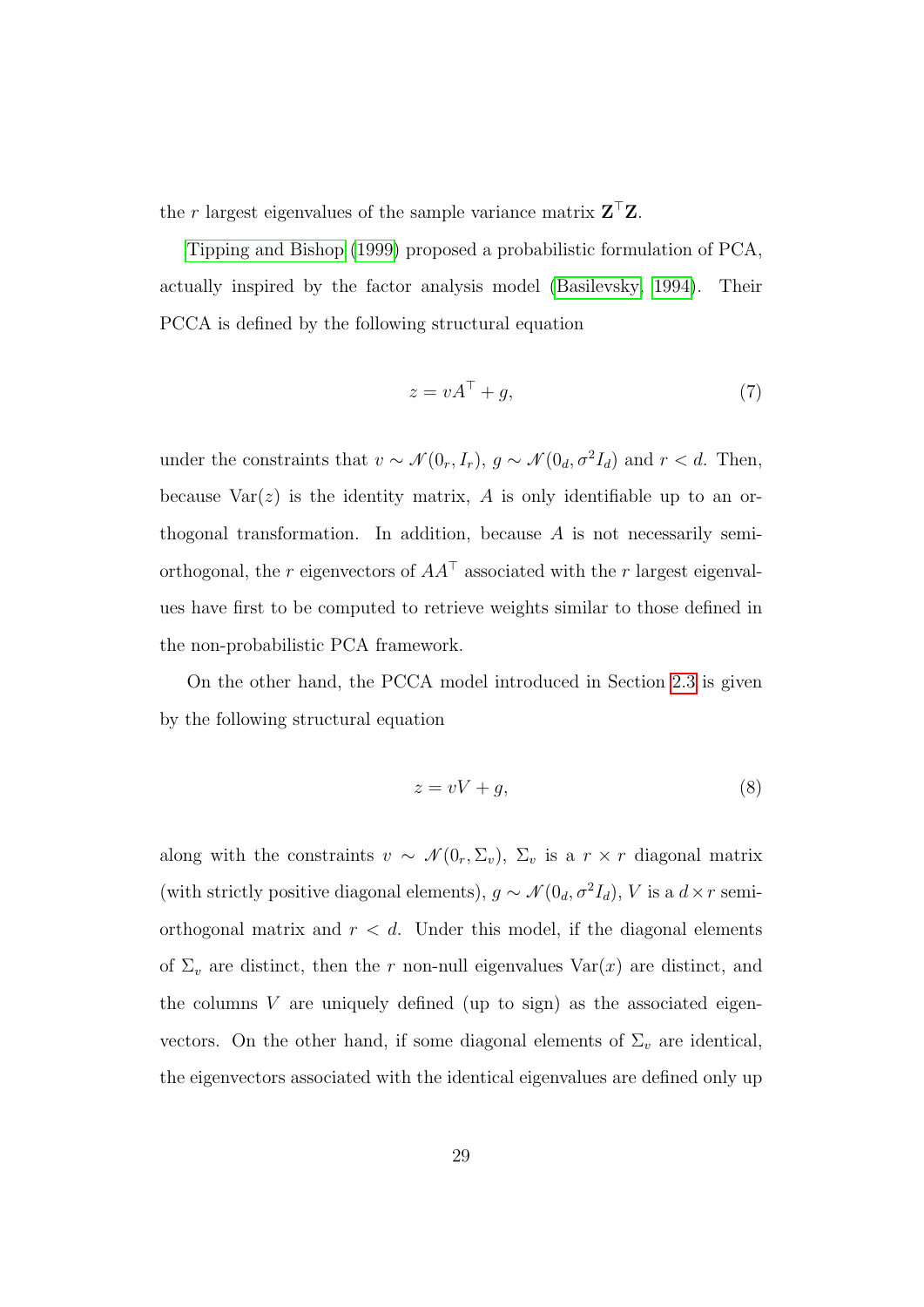to a rotation. In any case, components defined as  $zV$  are those (possibly non-uniquely) defined in the non-probabilistic PCA.

Finally, we shall stress that these two models are equivalent, in the fol-lowing sense. First note that under the setting of Equation [\(7\)](#page-28-0),  $AA^{\top}$  is of size  $d \times d$  and of rank  $r \times d$ , and can then always be decomposed either as  $Q\Delta Q^{\dagger}$ , where  $\Delta$  is a  $d \times d$  diagonal matrix with strictly positive r first diagonal elements, and Q is a  $d \times d$  orthogonal matrix, or as  $Q_r \Delta_r Q_r^{\top}$ , with  $\Delta_r$  a  $r \times r$  diagonal matrix with strictly positive diagonal elements, and  $Q_r$ a  $d \times r$  semi-orthogonal matrix. Consequently, any solution A of the PPCA model given in Equation  $(7)$  defines a solution V of the PPCA model given in Equation [\(8\)](#page-28-1), with  $V = Q_r$  and  $\Sigma_v = \Delta_r$ . Similarly, for any solution V of the PPCA model given in Equation [\(8\)](#page-28-1),  $A = V \Sigma_{v}^{\frac{1}{2}}$  is solution of the PPCA model given in Equation [\(7\)](#page-28-0).

## <span id="page-29-0"></span>C Proof of the identifiability of the more general probabilistic formulation of PLS-SVD

Our proof is an adaptation of the one presented in [el Bouhaddani et al.](#page-23-0) [\(2017\)](#page-23-0). Consider two pairs of variables  $(x, y)$  and  $(\tilde{x}, \tilde{y})$  defined under our extended PPLS model given in Equation [\(3\)](#page-11-0), with respective parameters sets  $\theta = (W, C, \Sigma_t, \Psi_e, \Psi_f)$  and  $\theta = (W, C, \Sigma_t, \Psi_e, \Psi_f)$ . Denote by  $\Sigma$  and  $\Sigma$ their variance-covariance matrices. The principle of the proof is to show that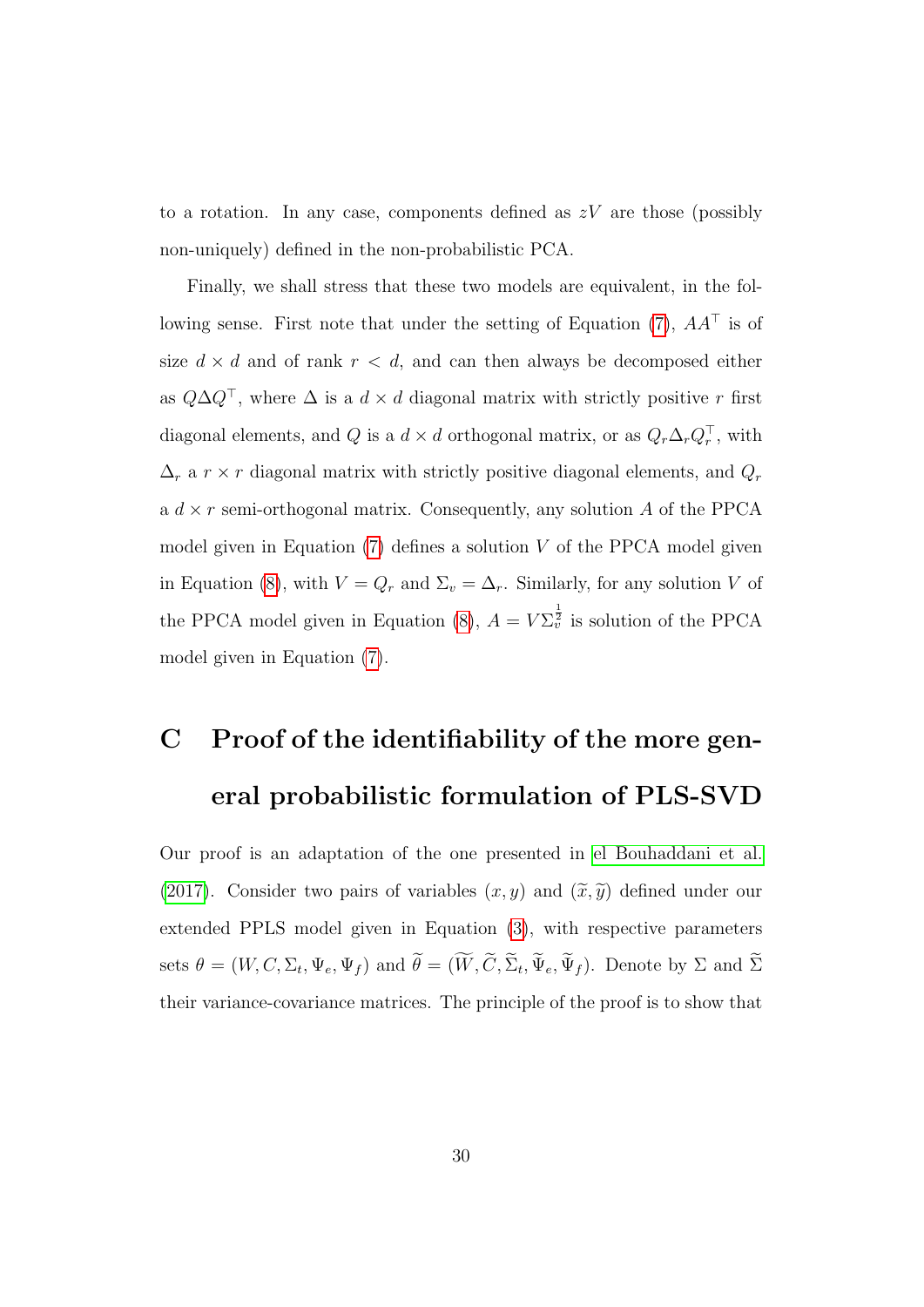$\Sigma = \widetilde{\Sigma}$  implies  $\theta = \widetilde{\theta}$ . So, let us now assume that  $\Sigma = \widetilde{\Sigma}$ , that is

<span id="page-30-0"></span>
$$
W\Sigma_t W^\top + \Psi_e = \widetilde{W}\widetilde{\Sigma}_t \widetilde{W}^\top + \widetilde{\Psi}_e,\tag{9}
$$

$$
C\Sigma_t C^\top + \Psi_f = \widetilde{C}\widetilde{\Sigma}_t \widetilde{C}^\top + \widetilde{\Psi}_f, \tag{10}
$$

$$
W\Sigma_t C^\top = \widetilde{W}\widetilde{\Sigma}_t \widetilde{C}^\top. \tag{11}
$$

We recall that  $W, C, \widetilde{W}$ , and  $\widetilde{C}$  are semi-orthogonal matrices (of respective sizes  $p \times r$  and  $q \times r$ , while  $\Sigma_t$  and  $\widetilde{\Sigma}_t$  are diagonal matrices (of size  $r \times r$ ) with strictly decreasingly ordered diagonal elements.

First consider Equation [\(11\)](#page-30-0).  $W\Sigma_t C^{\top}$  is a  $p \times q$  matrix of rank r, with  $r < \min(p, q)$ . Consider any particular singular value decomposition  $V \Delta Q^{\top}$ of matrix  $W\Sigma_t C^{\top}$ , with V a square orthogonal matrix of size p, Q a square orthogonal matrix of size q, and  $\Delta$  a rectangular diagonal matrix of size  $p \times q$ with  $r$  non-null diagonal elements. The columns of  $V$  are eigenvectors of  $W\Sigma_t^2 W^\top$ , while those of Q are eigenvectors of  $C\Sigma_t^2 C^\top$ . Moreover, the diagonal elements of  $\Delta$  are the square roots of the eigenvalues of both  $W \Sigma_t^2 W^\top$ and  $C\Sigma_t^2 C^{\top}$ . Then, because W (respectively C) is a semi-orthogonal matrix and  $\Sigma_t$  is diagonal, the columns of W (respectively of C) are left (respectively right) singular vectors associated with the  $r$  non-null singular values of the matrix  $W\Sigma_t C^{\top}$ , which correspond to the diagonal elements of  $\Sigma_t$ . Moreover, since the diagonal elements of  $\Sigma_t$  are strictly decreasingly ordered, these r non-null singular values are distinct, and the  $r$  associated left and right singular vectors are uniquely defined (up to sign). Similarly, write  $\widetilde{V}\widetilde{\Delta}\widetilde{Q}^{\top}$  any particular singular value decomposition of  $\widetilde{W} \widetilde{\Sigma}_t \widetilde{C}^\top$ . From the uniqueness of the singular values and of the first  $r$  left and right singular vectors (up to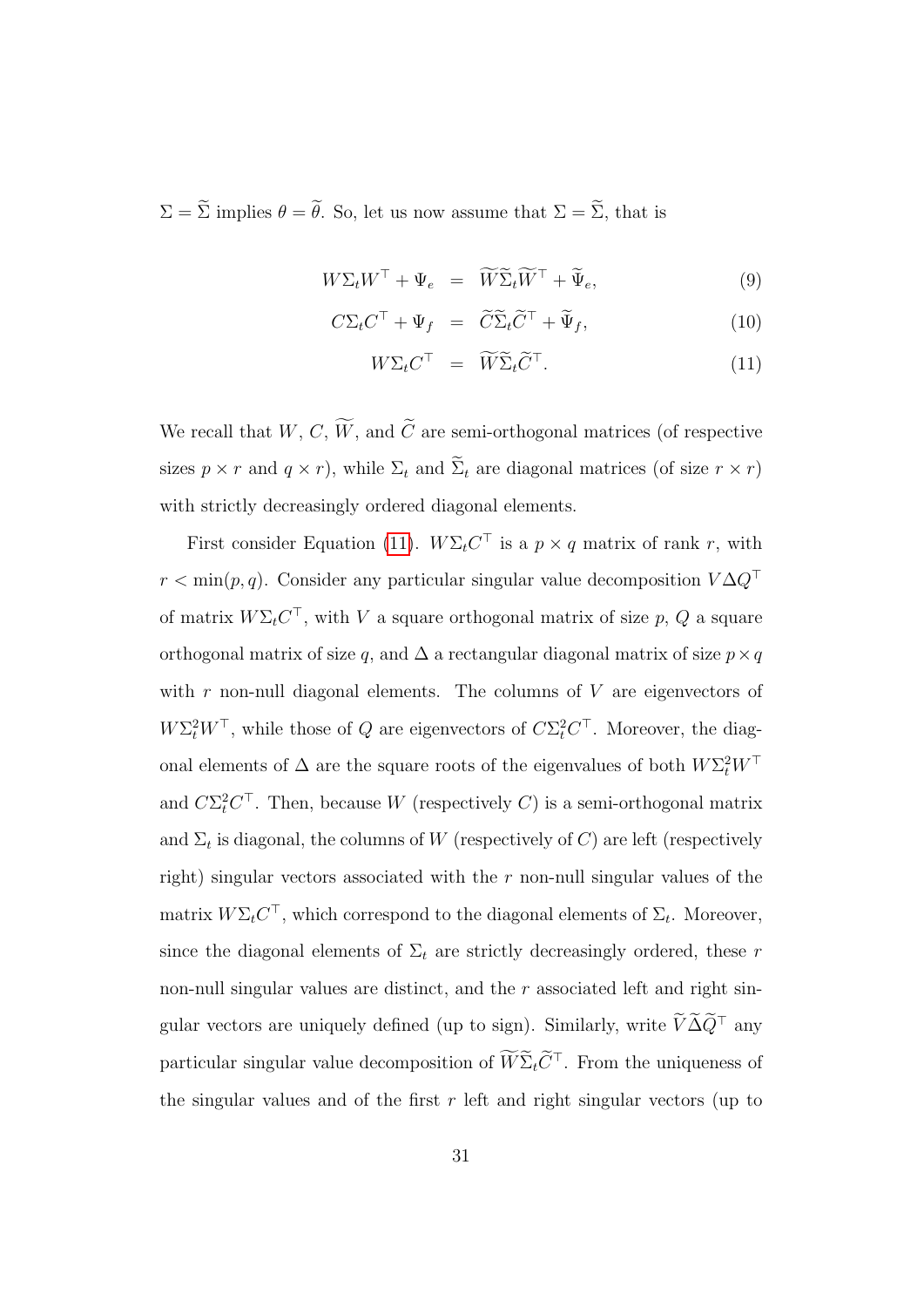sign), it follows that (i)  $\Delta = \tilde{\Delta}$ , (ii) the first r columns of V are equal (up to sign) to the first r columns of  $\tilde{V}$ , and (iii) the first r columns of Q are equal (up to sign) to the first  $r$  columns of  $\widetilde{Q}$ . In other words, we have

$$
\Sigma_t = \widetilde{\Sigma}_t,
$$
  
\n
$$
W = \widetilde{W}J,
$$
  
\n
$$
C = \widetilde{C}J,
$$

where J is a diagonal matrix with  $\pm 1$  diagonal elements. Then, Equation [\(9\)](#page-30-0) is equivalent to  $W\Sigma_t W^\top+\Psi_e = W\Sigma_t W^\top+\widetilde{\Psi}_e,$  which yields  $\Psi_e=\widetilde{\Psi}_e$ . In the same way, Equation [\(10\)](#page-30-0) is equivalent to  $C\Sigma_t C^{\top} + \Psi_f = C\Sigma_t C^{\top} + \Psi_f$ , so that  $\Psi_f = \widetilde{\Psi}_f$ . As a result, the parameters of our extended PPLS model given in Equation  $(3)$  are all identifiable (up to sign for the columns of W and  $C$ ).

## <span id="page-31-0"></span>D Details on an EM algorithm for the estimation of the parameters of the PPLS model given in Equation [\(3\)](#page-11-0)

As before, we denote by  $(\mathbf{X}, \mathbf{Y}) = ((X_1, \dots, X_n)^{\top}, (Y_1, \dots, Y_n)^{\top})$  the observed sample of *n* independent and identically distributed replica of  $(x, y)$ . On the other hand, we denote by  $\mathbf{T} = (T_1, \dots, T_n)^\top$  the *n* "observations" of the latent variable t (which are therefore not observed). To estimate  $\theta =$  $(W, C, \Sigma_t, \Psi_e, \Psi_f)$  from  $(\mathbf{X}, \mathbf{Y})$ , an EM algorithm [\(Dempster et al., 1977\)](#page-22-2) can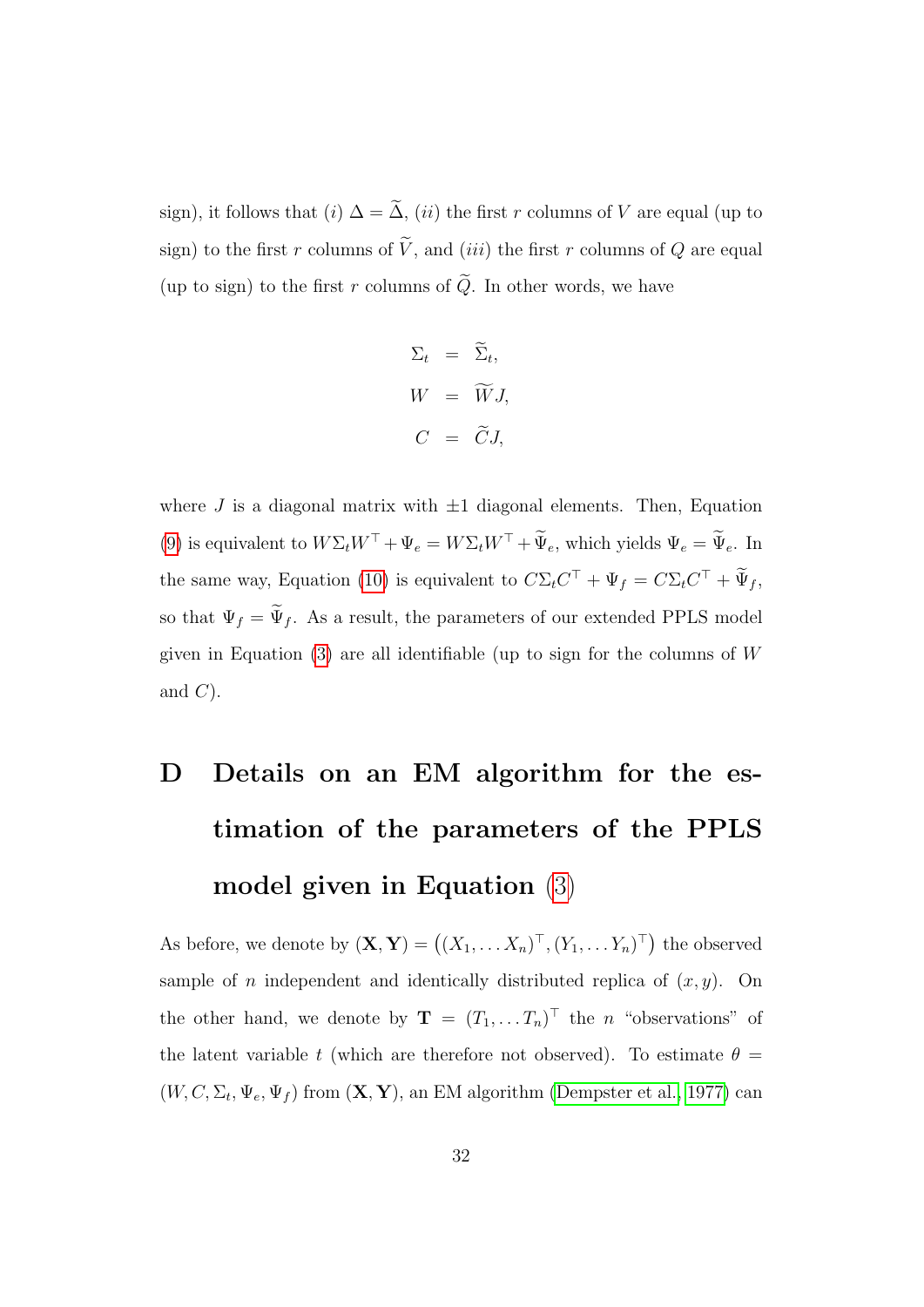be used, as a closed-form for  $\widehat{\theta}$  cannot be obtained by directly maximizing the likelihood of the observed data. The main steps of this EM algorithm are briefly described below, especially to highlight the step that requires an optimization on Stiefel Manifolds.

The observed data likelihood is

$$
L(\mathbf{X}, \mathbf{Y}; \theta) = \int_{\mathbf{T}} L(\mathbf{X}, \mathbf{Y}, \mathbf{T}; \theta) d\mathbf{T},
$$

where the complete-data likelihood  $L(X, Y, T; \theta)$  is given by

$$
L(\mathbf{X}, \mathbf{Y}, \mathbf{T}; \theta) = \prod_{i=1}^{n} f(X_i, Y_i, T_i; \theta),
$$
  
= 
$$
\prod_{i=1}^{n} f_{X_i|T_i}(X_i | T_i; \theta) f_{Y_i|T_i}(Y_i | T_i; \theta) f_{T_i}(T_i; \theta),
$$

as  $X_i \coprod Y_i | T_i, i \in [1, n]$ . Under the extended PPLS model,  $X_i | \{T_i; \theta\} \sim$  $\mathcal{N}(T_i W^\top, \Psi_e), Y_i \mid \{T_i; \theta\} \sim \mathcal{N}(T_i C^\top, \Psi_f) \text{ and } T_i; \theta \sim \mathcal{N}(0_r, \Sigma_t), i \in [\![1, n]\!].$ 

Consequently, for any  $i \in [1, n]$ , we have

$$
(X_i, Y_i, T_i; \theta) \sim \mathcal{N}\left((0_{p+q+r}), \begin{pmatrix} W\Sigma_t W^\top + \Psi_e & W\Sigma_t C^\top & W\Sigma_t \\ C\Sigma_t W^\top & C\Sigma_t C^\top + \Psi_f & C\Sigma_t \\ \Sigma_t W^\top & \Sigma_t C^\top & \Sigma_t \end{pmatrix}\right).
$$

Denote by  $\Sigma$  the first  $(p+q) \times (p+q)$  block of this variance-covariance matrix. Then,  $T_i \mid \{X_i, Y_i\}$  is Gaussian, with  $\mathbb{E}(T_i \mid X_i, Y_i) = (X_i, Y_i) \Sigma^{-1}$  $\sqrt{ }$  $\left\lfloor \right\rfloor$  $W\Sigma_t$  $C\Sigma_t$  $\setminus$  $\overline{\phantom{a}}$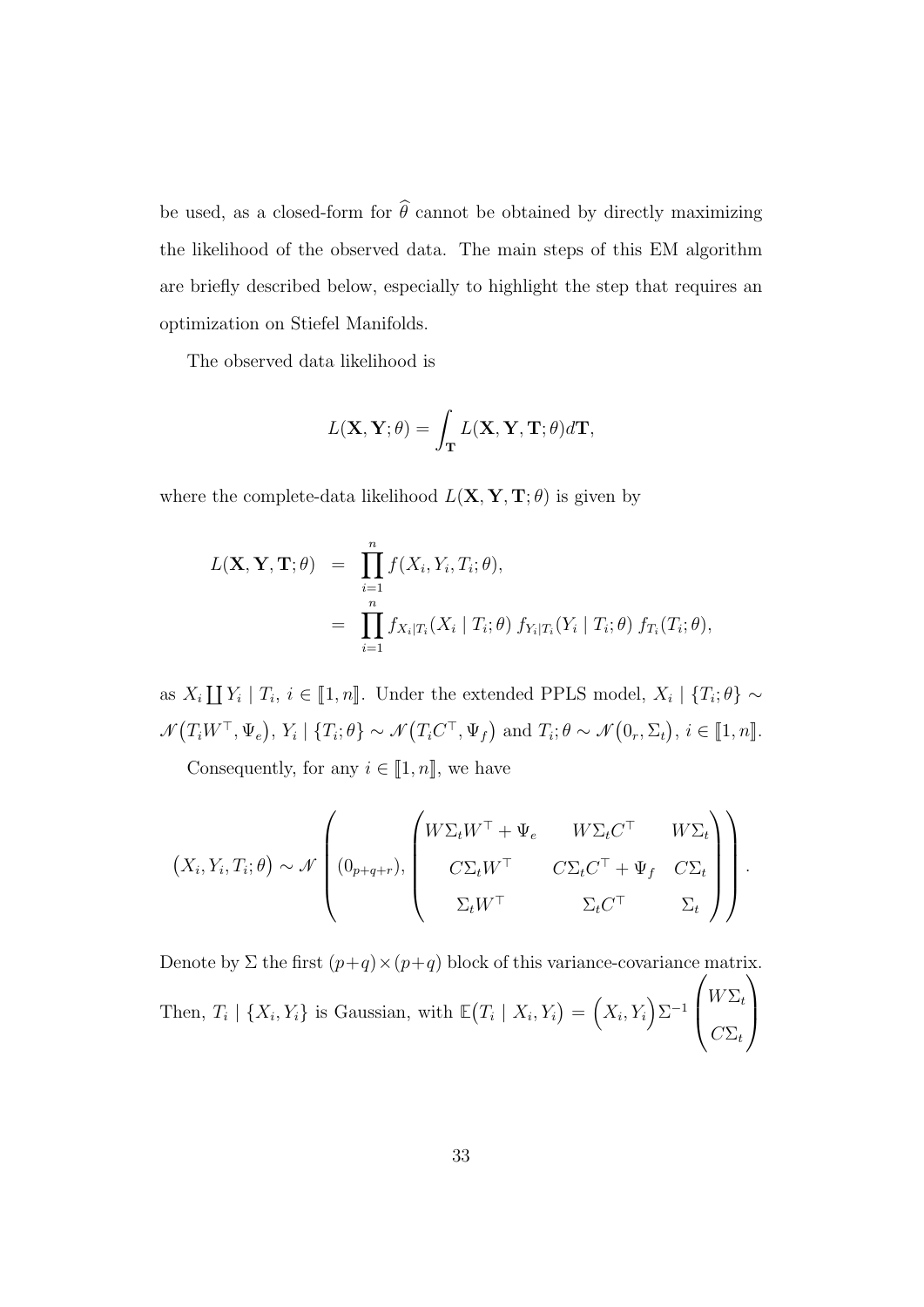and 
$$
\mathbb{V}(T_i | X_i, Y_i) = \Sigma_t - (\Sigma_t W^\top, \Sigma_t C^\top) \Sigma^{-1} \begin{pmatrix} W \Sigma_t \\ C \Sigma_t \end{pmatrix}
$$
. Then  $\mathbb{E}(T_i^\top T_i | X_i, Y_i) = \mathbb{V}(T_i | X_i, Y_i) + \mathbb{E}(T_i | X_i, Y_i)^\top \mathbb{E}(T_i | X_i, Y_i)$ .

For simplicity, we will use the notation

$$
\mathbb{E}(\mathbf{T}^{\top}\mathbf{T} \mid \mathbf{X}, \mathbf{Y}; \theta) = \sum_{i=1}^{n} \mathbb{E}(T_i^{\top} T_i \mid X_i, Y_i; \theta)
$$

$$
\mathbb{E}(\mathbf{T} \mid \mathbf{X}, \mathbf{Y}; \theta) = (\mathbb{E}(T_i \mid X_i, Y_i; \theta))_{i \in [\![1,n]\!]}
$$

which are a square matrix of size  $r$ , and a  $n \times r$  matrix, respectively.

From any initial value for  $\theta$ , the EM algorithm consists in successively iterating two steps, namely the E-step and the M-step. From a value  $\theta^{old}$ for the set of parameters, the conditional moments  $\mathbb{E}(\mathbf{T}^{\top}\mathbf{T} | \mathbf{X}, \mathbf{Y}, \theta^{old})$  and  $\mathbb{E}(\mathbf{T} \mid \mathbf{X}, \mathbf{Y}, \theta^{old})$  are computed; this is the E-step. Then the M-step consists in updating the values of the parameters, that is finding  $\theta^{new}$ , the value of  $\theta$  which maximizes  $\mathbb{E}(\ln(L(\mathbf{X}, \mathbf{Y}, \mathbf{T}; \theta)) | \mathbf{X}, \mathbf{Y}; \theta^{old})$ . In our case in the Mstep, we can successively maximize over  $\theta$  the three following quantities:  $\kappa =$  $\mathbb{E}\Bigl(\ln\bigl(f_{\mathbf{X}|\mathbf{T}}(\mathbf{X}\mid\mathbf{T};\theta)\bigr) \;\mid\; \mathbf{X},\mathbf{Y};\theta^{old}\Bigr),\; \mu \;=\; \mathbb{E}\Bigl(\ln\bigl(f_{Y|\mathbf{T}}(\mathbf{Y}|\mathbf{T};\theta)\bigr) \;\mid\; \mathbf{X},\mathbf{Y};\theta^{old}\Bigr)$ and  $\pi = \mathbb{E} \Big( \ln \big( f_{\mathbf{T}}(\mathbf{T}; \theta) \big) \vert \mathbf{X}, \mathbf{Y}; \theta^{old} \Big),$  which are here given by

$$
\kappa = -\frac{np}{2}\ln(2\pi) - \frac{n}{2}\ln(|\Psi_e|) - \frac{1}{2}\text{Tr}\Big(\big(\mathbf{X}^\top \mathbf{X} - 2\mathbf{X}^\top \mathbb{E}\big(\mathbf{T} \mid \mathbf{X}, \mathbf{Y}, \theta^{old}\big)W^\top \n+ W\mathbb{E}\big(\mathbf{T}^\top \mathbf{T} \mid \mathbf{X}, \mathbf{Y}, \theta^{old}\big)W^\top\big)\Psi_e^{-1}\Big).
$$
\n
$$
\mu = -\frac{nq}{2}\ln(2\pi) - \frac{n}{2}\ln(|\Psi_f|) - \frac{1}{2}\text{Tr}\Big(\big(\mathbf{Y}^\top \mathbf{Y} - 2\mathbf{Y}^\top \mathbb{E}\big(\mathbf{T} \mid \mathbf{X}, \mathbf{Y}, \theta^{old}\big)C^\top \n+ C\mathbb{E}\big(\mathbf{T}^\top \mathbf{T} \mid \mathbf{X}, \mathbf{Y}, \theta^{old}\big)C^\top\big)\Psi_f^{-1}\Big).
$$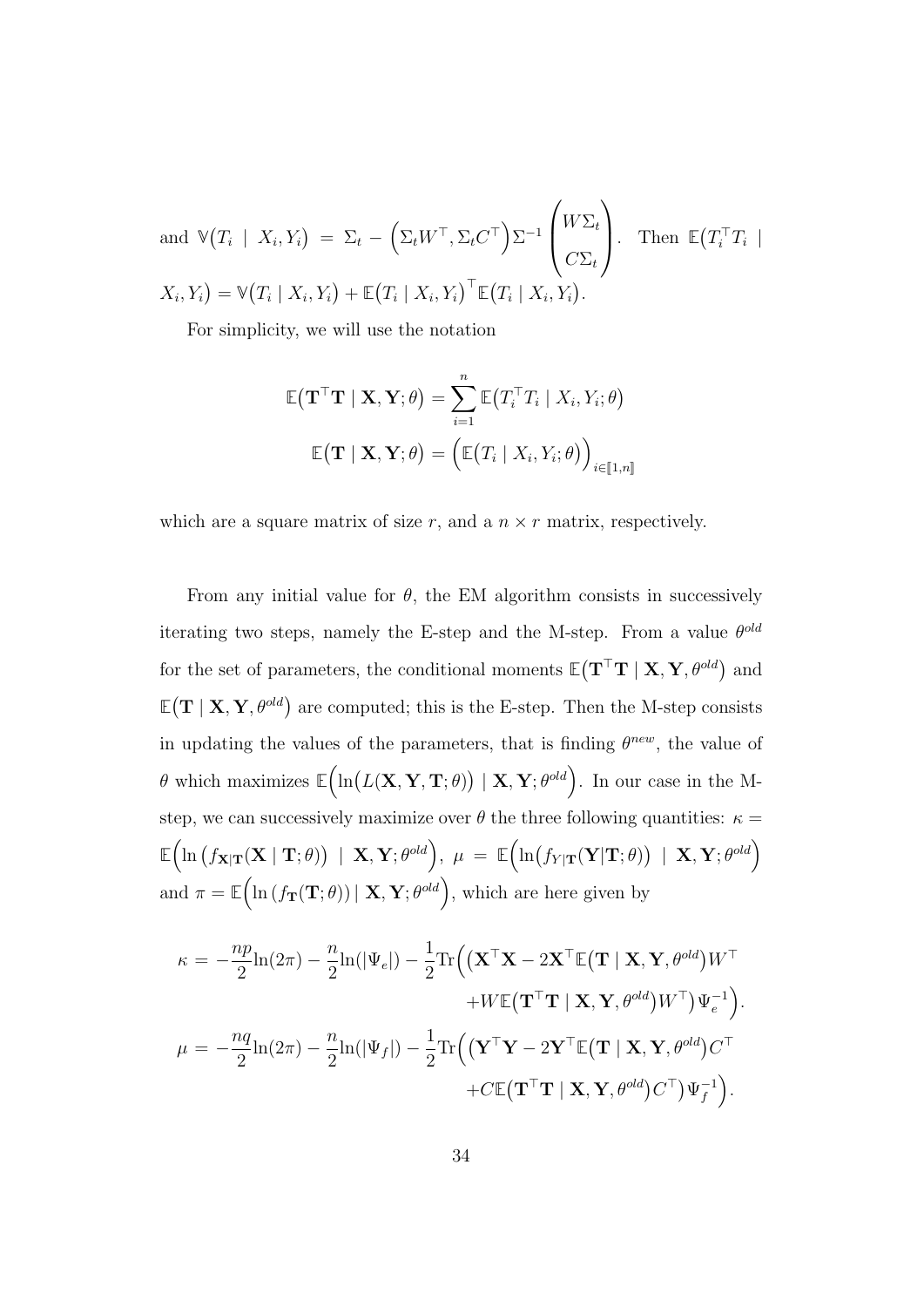$$
\pi = -\frac{nr}{2}\ln(2\pi) - \frac{n}{2}\ln(|\Sigma_t|) - \frac{1}{2}\text{Tr}\Big(\mathbb{E}(\mathbf{T}^\top \mathbf{T} | \mathbf{X}, \mathbf{Y}, \theta^{old})\Sigma_t^{-1}\Big).
$$

Of course, the updated parameter  $\theta^{new}$  has to fulfill the constraints of our model. In particular, solutions  $W^{new}$  and  $C^{new}$  are defined as the semiorthogonal matrices W and C that maximize  $\kappa$  and  $\mu$  above. More precisely,

$$
W^{new} = \underset{W}{\text{argmax}} - \frac{1}{2} \text{Tr} \left( \left( \mathbf{X}^{\top} \mathbf{X} - 2 \mathbf{X}^{\top} \mathbb{E} (\mathbf{T} \mid \mathbf{X}, \mathbf{Y}, \theta^{old}) W^{\top} + W \mathbb{E} (\mathbf{T}^{\top} \mathbf{T} \mid \mathbf{X}, \mathbf{Y}, \theta^{old}) W^{\top} \right) \mathbf{W}^{old-1} \right) \quad \text{s.t.} \quad W^{\top} W = I_r. \tag{12}
$$

$$
C^{new} = \underset{C}{\text{argmax}} -\frac{1}{2} \text{Tr}\left( (\mathbf{Y}^{\top} \mathbf{Y} - 2\mathbf{Y}^{\top} \mathbb{E}(\mathbf{T} \mid \mathbf{X}, \mathbf{Y}, \theta^{old}) C^{\top} + C \mathbb{E}(\mathbf{T}^{\top} \mathbf{T} \mid \mathbf{X}, \mathbf{Y}, \theta^{old}) C^{\top}) \mathbf{Y}_{f}^{old^{-1}} \right) \quad \text{s.t.} \quad C^{\top} C = I_{r}. \tag{13}
$$

Under the original and more simple PPLS model, variance matrices  $\Psi^{old}_e$ and  $\Psi_f^{old}$  are isotropic, and [el Bouhaddani et al.](#page-23-0) [\(2017\)](#page-23-0) could derive closed form expressions for  $W^{new}$  and  $C^{new}$ , by considering Lagrangian functions. However, closed form expressions can not be derived from the Lagrangians in our case, and so optimizations over the Stiefel Manifolds  $\{W \in \mathbb{R}^{p \times r} \mid \mathbb{R}^{p \times r} \mid \mathbb{R}^{p \times r} \mid \mathbb{R}^{p \times r} \mid \mathbb{R}^{p \times r} \mid \mathbb{R}^{p \times r} \mid \mathbb{R}^{p \times r} \mid \mathbb{R}^{p \times r} \mid \mathbb{R}^{p \times r} \mid \mathbb{R}^{p \times r} \mid \mathbb{R}^{p \times r} \mid$  $W^{\top}W = I_r$  and  $\{C \in \mathbb{R}^{q \times r} \mid C^{\top}C = I_r\}$  have to be numerically performed [\(Siegel, 2019,](#page-24-6) [Wen and Yin, 2010\)](#page-25-6) to update  $W^{new}$  and  $C^{new}$  in each M-step of the EM algorithm, which is computationally intensive.